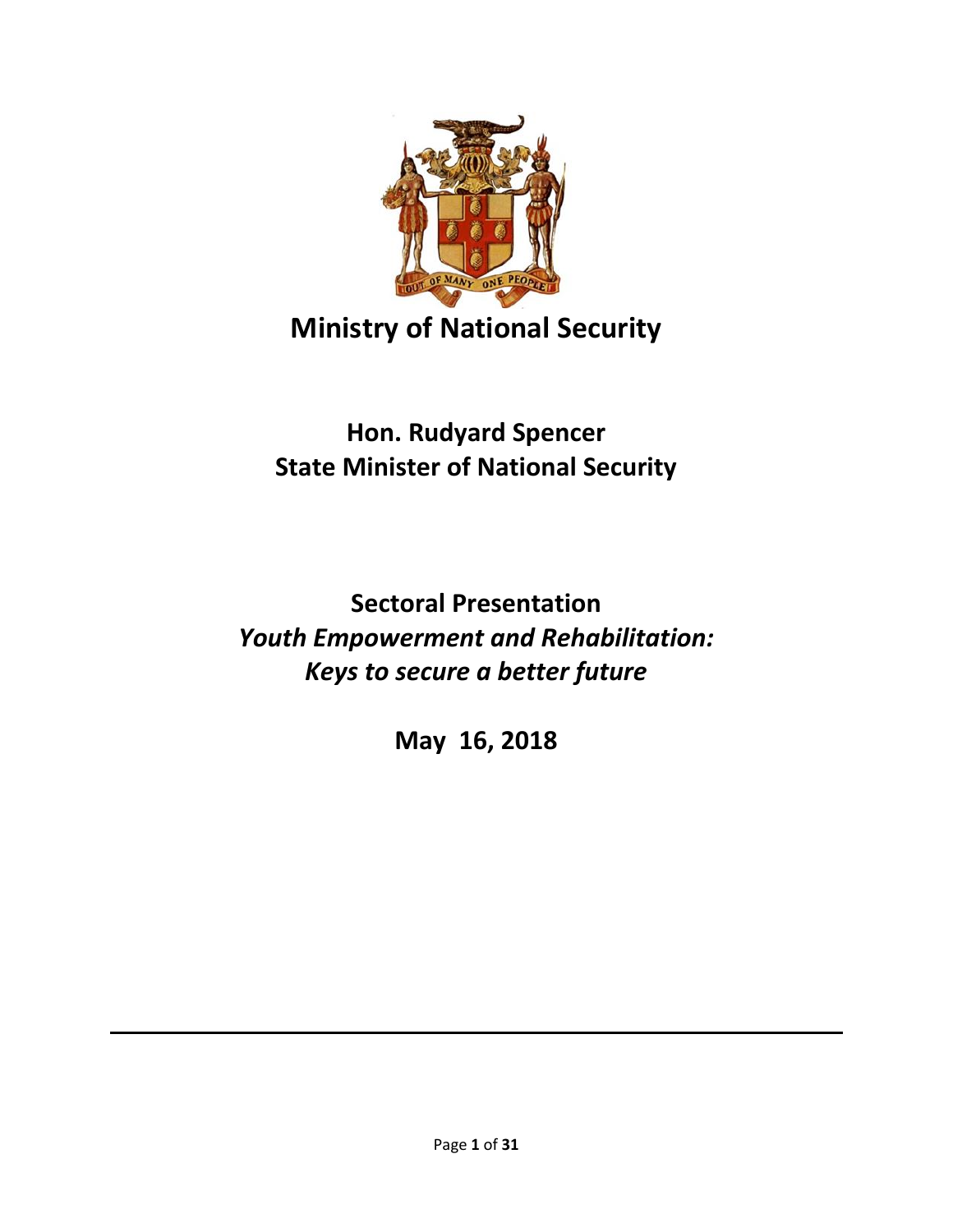#### Contents

| Portfolio: Crime Prevention through Social Development & Reducing Re- |  |
|-----------------------------------------------------------------------|--|
|                                                                       |  |
|                                                                       |  |
|                                                                       |  |
|                                                                       |  |
|                                                                       |  |
|                                                                       |  |
|                                                                       |  |
|                                                                       |  |
|                                                                       |  |
|                                                                       |  |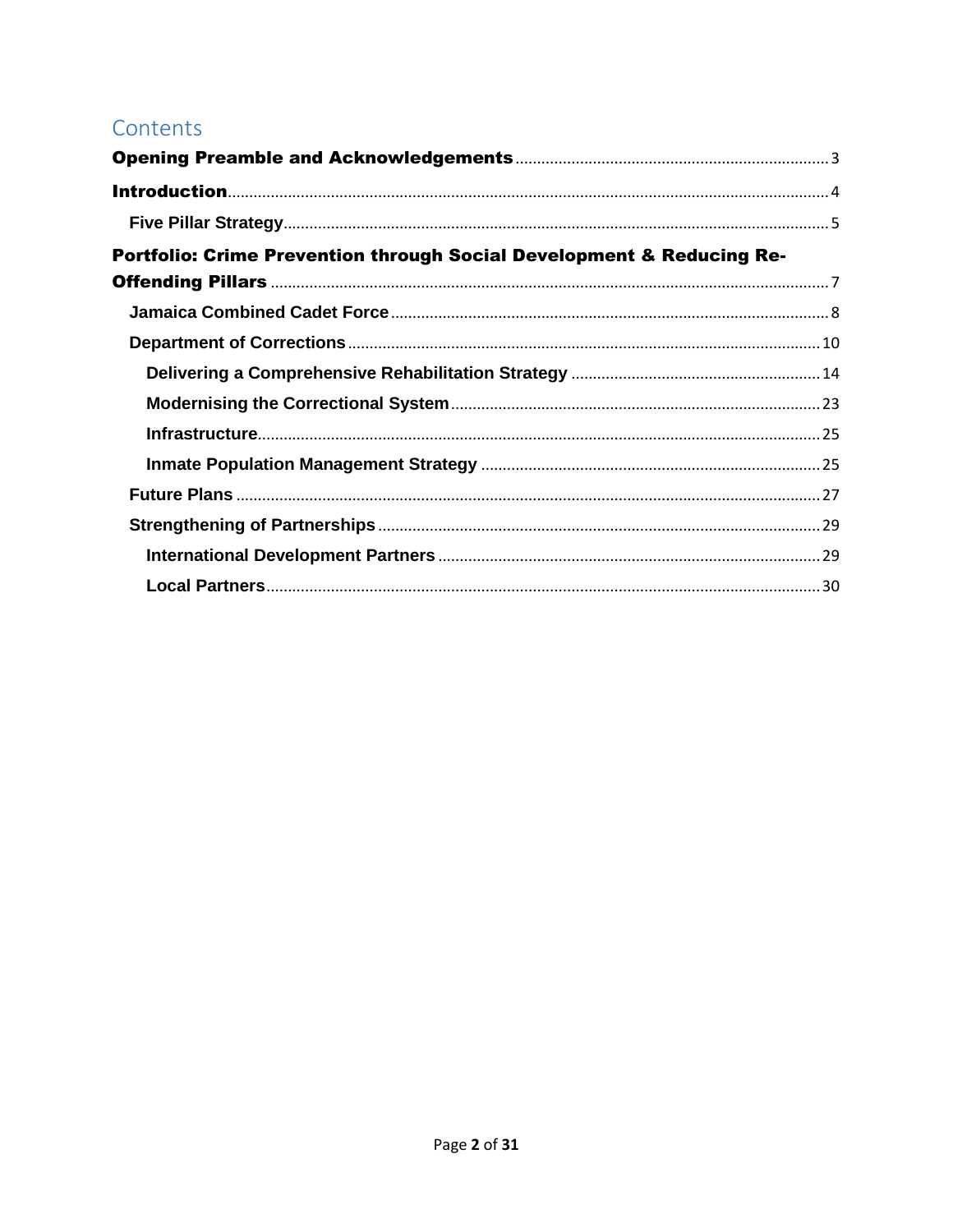# **Contribution to the Sectoral Debate by the Honourable Rudyard Spencer**

### <span id="page-2-0"></span>Opening Preamble and Acknowledgements**:**

- Mr. Speaker, my esteemed colleagues, I wish to acknowledge the confidence reposed in me by the Most Honourable Prime Minister, Andrew Holness and the Honourable Minister of National Security, Dr. Horace Chang to share on the national security portfolio for the country.
- I wish to pay special thank you to the former Ministers of National Security, Hon. Robert Montague and Senator the Hon. Pearnel Charles Jr. both of whom did a tremendous job. I wish them success in their new roles.
- I wish to also commend you, Mr. Speaker for your skilful and erudite marshalling of the proceedings of the Lower House of our Parliament; and to my esteemed fellow colleagues on both sides of the aisle, whose passion and commitment to the people of Jamaica continue to be invaluable.
- To my family, whom I go home to at the end of difficult and triumphant days to find warmth, solace and comfort, I am grateful!
- The wheels of the Office of the Minister of State do not turn on its own. I want to give special thanks to my staff - Ms. Young, Ms. Riddell, Ms. Brown, Mr. Wright and all the Close Protection Officers who contribute to making our efforts successful.
- Mr. Speaker, I also wish to recognize the Permanent Secretary, Ms. Dianne McIntosh and staff of the Ministry of National Security, and the leadership and staff of the Ministry's Departments and Agencies.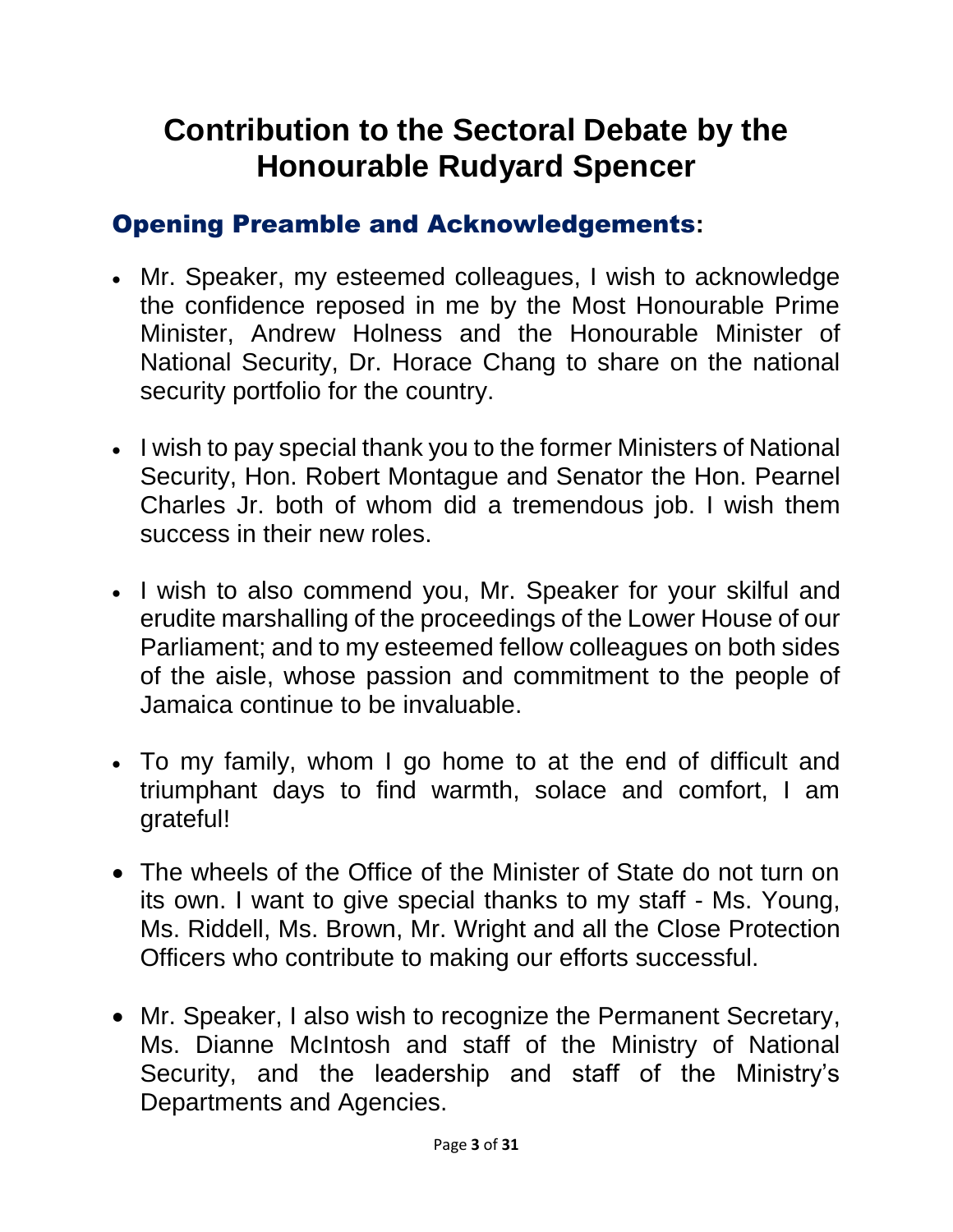Of particular note, I wish to highlight the Department of Correctional Services (DCS) and the Jamaica Combined Cadet Force (JCCF), for which I have direct responsibility. The DCS is led by Commissioner, Ina Hunter and is staffed by over 2,000 committed men and women, who manage the day-to-day custodial and probation services of the DCS.

At the JCCF, Commandant Johnson and his team continue to support opportunities for positive youth development in cadets across the island. I wish to offer my unreserved appreciation for their important work under very demanding and difficult conditions, as part of the comprehensive efforts of the Ministry of National Security to keep our country safe.

#### <span id="page-3-0"></span>Introduction**:**

 $\overline{\phantom{a}}$ 

Mr. Speaker, every day we at the Ministry of National Security are challenged with the task of making Jamaica a safe and prosperous nation. It is in this that we find common purpose.

Across our Caribbean region, security is a primary concern. In Jamaica, violent crime is estimated to cost our economy approximately 4%<sup>1</sup> of our GDP annually.

Crime and violence in our society continue to be pervasive across communities but this did not start overnight. As my colleague Minister, the Honourable Robert Montague, who laid the foundation through the Five Pillar Crime Reduction Strategy, has said repeatedly, the seeds were planted long ago.

<sup>1</sup> Harriott, A.D. & Jones, M. (2016). *Crime and Violence in Jamaica: IDB Series on Crime and Violence in the Caribbean*. Retrieved from: https://publications.iadb.org/bitstream/handle/11319/7773/Crime-and-Violence-in-Jamaica-IDB-Series-on-Crime-and-Violence-in-the-Caribbean.pdf?sequence=4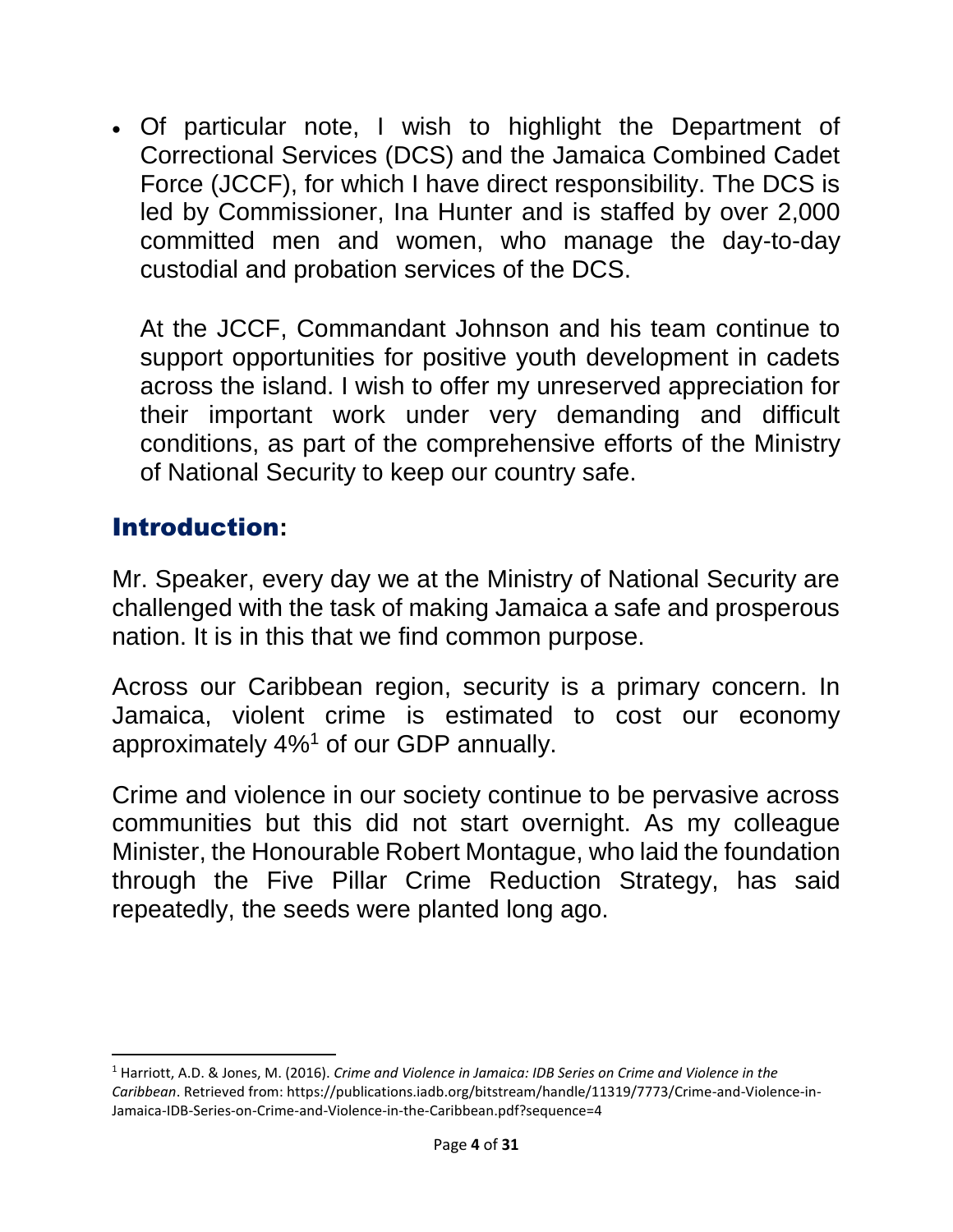Poor parenting, early exposure to violence in the home and or community, low educational outcomes are known factors that contribute to the perpetual issue of crime and violence in this country.

Numerous studies across different countries and cultures, have arrived at a common finding, which is now universally accepted: *a small minority of youth<sup>2</sup> , defined as persons aged 15 to 24 years, are responsible for a large percentage of all violent juvenile crimes worldwide.* Many of these juvenile offenders would have been exposed to violence and reproduce violent behaviour from an early age, usually at home or in the community. In Jamaica, youth are both the main perpetrators and victims of violent crime.

Our priority must be to engage, empower and educate our youth. We must be prepared to tell them from early that wrong choices have tough consequences, and above all, we must find more effective ways to present them with better life options.

#### <span id="page-4-0"></span>**Five Pillar Strategy**

In this regard, the Ministry of National Security wants to remind this Honourable House and the nation of the strategy that is guiding our efforts toward crime reduction. This strategy has five elements that provide the basis for short and long term programmes that enable the objectives of the National Development Plan, Vision 2030.

l <sup>2</sup> United Nations Department of Economic and Social Affairs. (n.d). *Definition of Youth*. Retrieved from http://www.un.org/esa/socdev/documents/youth/fact-sheets/youth-definition.pdf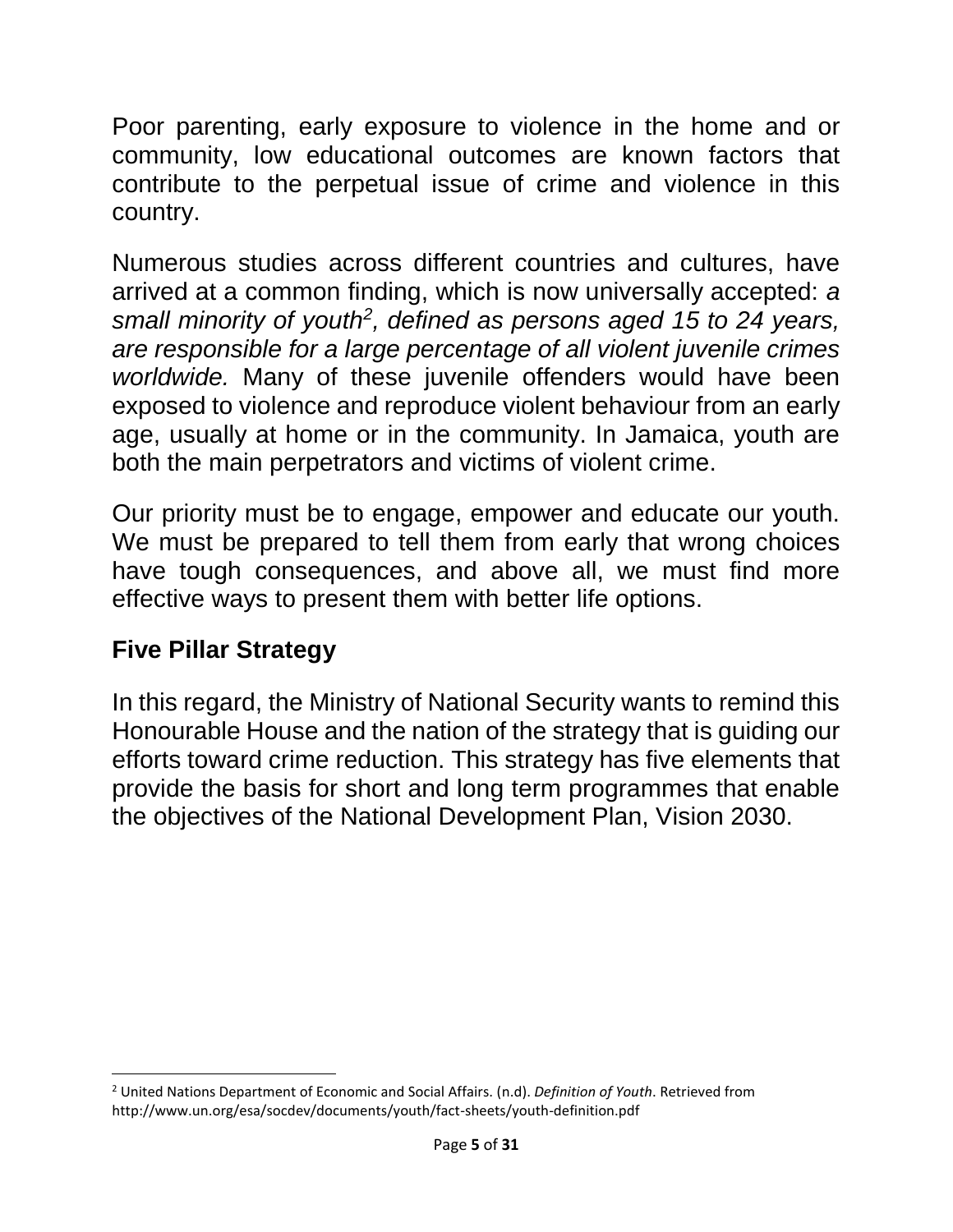These elements are

*Swift and Sure Justice – which focuses on improved court management and reduction in delays in the disposal of cases;*

*Situational Prevention – aims to reduce opportunities for crimes to be committed through safe design of environments;*

*Effective Policing – involves strengthening the rule of law and enhancing police legitimacy with the general public;*

*Crime Prevention through Social Development – aims to reduce the risk of future crime;* and

*Rehabilitation and Redemption – enhances rehabilitation and reintegration programmes for offenders under the care and supervision of the DCS.*

The Minister will speak in greater detail on this strategy when he makes his presentation to the House.

We must continue to redirect our inmates and wards from a path of crime. In this regard, we are currently drafting a national rehabilitation strategy designed to cater to their individual needs. It is noteworthy that all of the children are engaged in purposeful activities such as education, skills training among others. Equally worthy of note is that we are moving towards ensuring that all adults are meaningful engaged in rehabilitation and reintegration programmes through partnerships.

Mindful of this, the Government as a matter of policy is putting renewed focus on dissuading people from engaging in criminal activity through the implementation of, *Crime prevention through Social Development* and *Rehabilitation and Redemption.*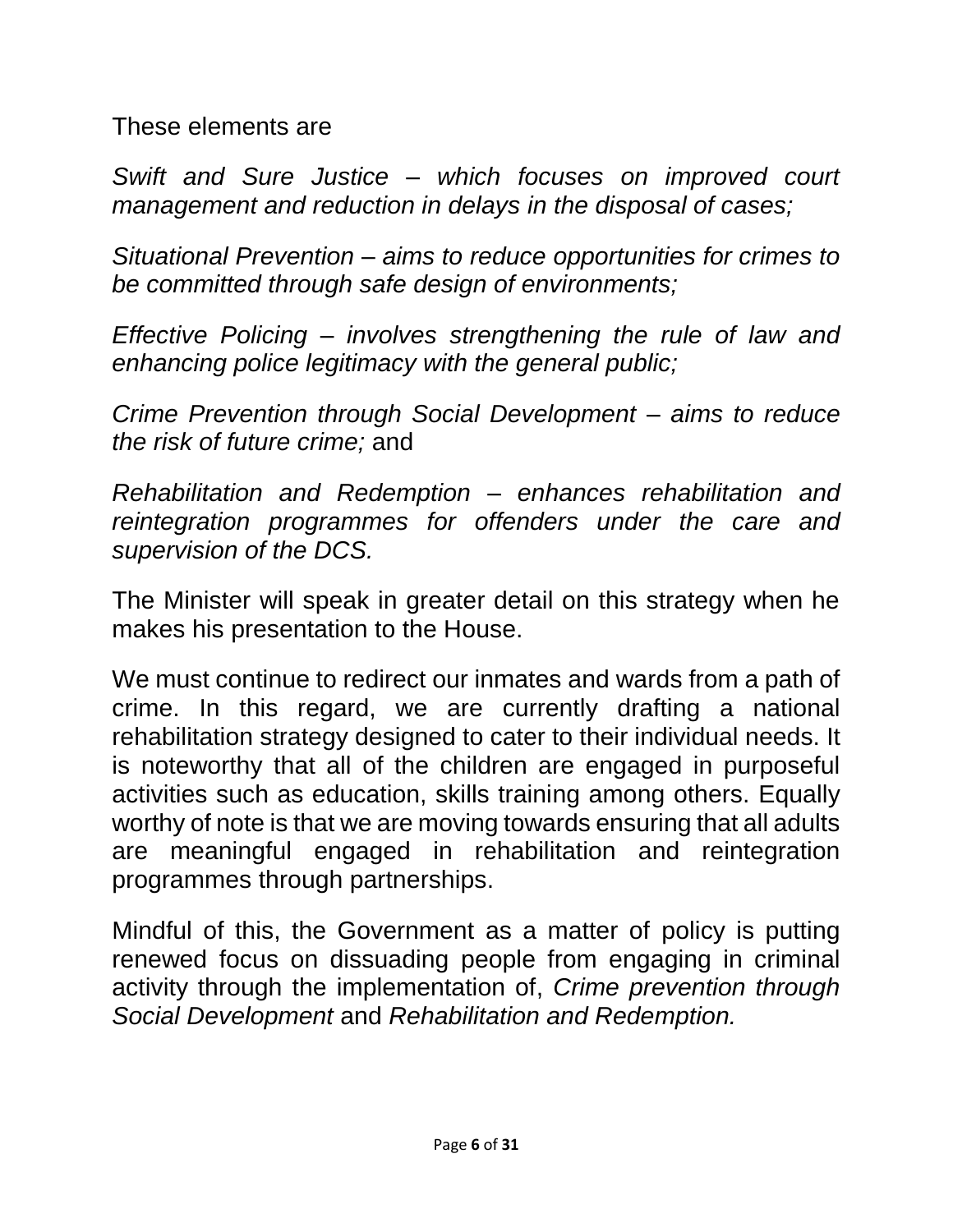Mr. Speaker, we are committed to interrupting the transmission of crime and violence at the root. We will engage our young people and use every opportunity to reach youth who are at the greatest risk of offending and re-offending.

In this regard, both the Department of Correctional Services (DCS) and the Jamaica Combined Cadet Force (JCCF) as well as other youth development organisations have a role to play.

# <span id="page-6-0"></span>Portfolio: Crime Prevention through Social Development & Reducing Re-Offending Pillars

Mr. Speaker,

For far too long, our crime management strategies have largely focused on older youth and young adults. We need to have a proactive approach that will complement the existing strategies in order to see sustainable reduction in crime and violence. Prevention is always better than the cure.

The JCCF is one avenue through which the government will proactively address crime.

As Minister of State, I intend to promote social development through youth engagement facilitated by the JCCF and similar organisations that have the ability to reach the target group and help with positive diversion activities. The Ministry will support initiatives that help to counter factors that negatively shape the way our children think and deal with situations, especially conflict.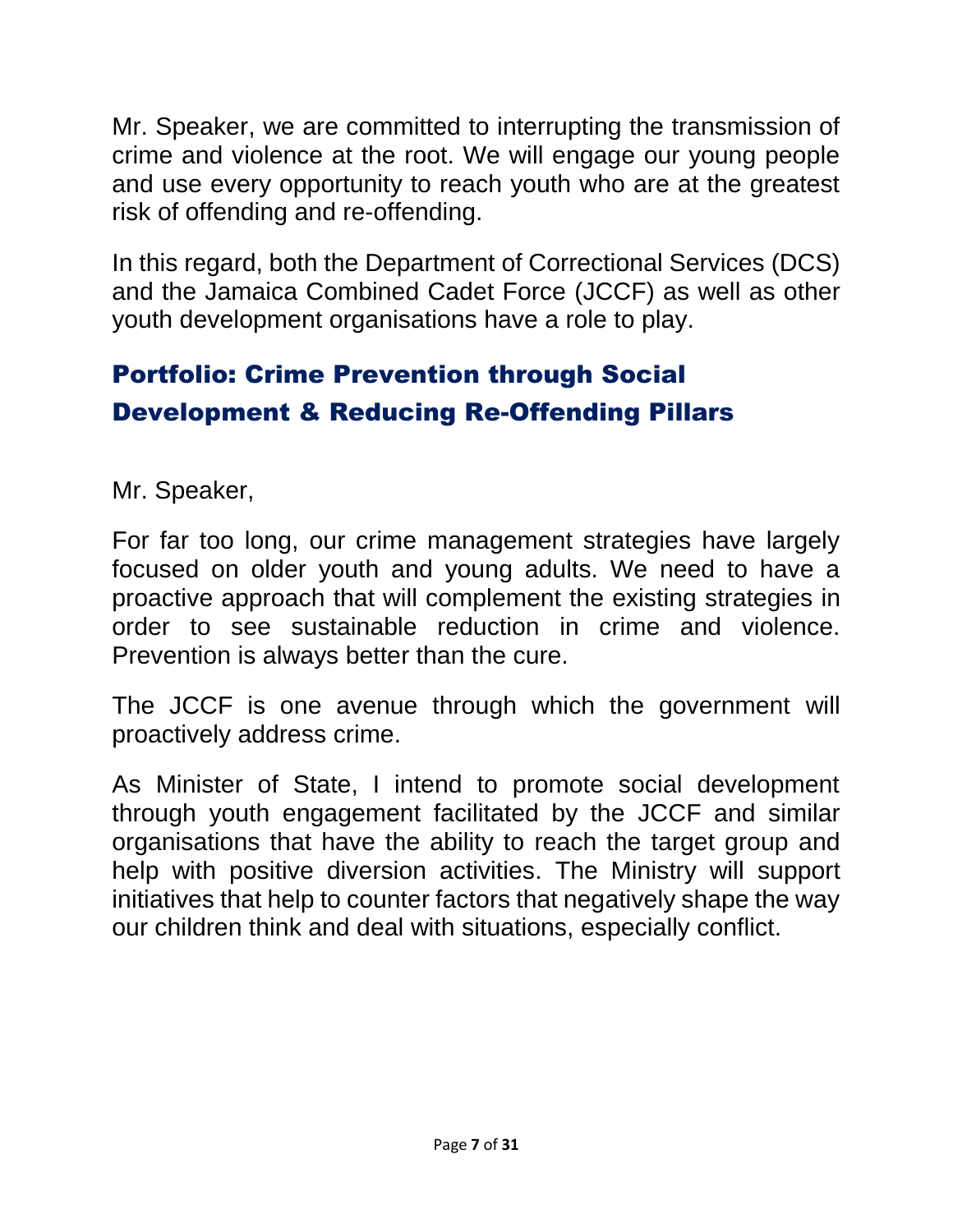#### <span id="page-7-0"></span>**Jamaica Combined Cadet Force**

Mr. Speaker, since 1943, the Jamaica Combined Cadet Force (JCCF), a voluntary paramilitary youth organisation under the remit of the Ministry of National Security, has served to instil discipline, develop leadership abilities and promote good citizenship amongst members. The programmes challenge youth and develop character qualities valuable to the civilian and soldier alike. Currently, there are 2,741 cadets in the approximately 81 Secondary High Schools within the island and 285 volunteer adults who are trained to lead and guide the children, once enrolled in the programme.

Mr. Speaker, the JCCF is an excellent organisation for imparting values and attitudes to our young people. It is noteworthy that several cadets are currently appointed Head Boys, Head Girls, and Student Council Officials because of their high academic performance, level of discipline and leadership qualities. The cadets are engaged in several community outreach projects and provide valuable assistance such as first aid support at the annual Boys' and Girl's Championship and various events.

However, its potential for youth engagement has not been fully maximised. Therefore, we have steadfastly been reaching out to schools especially in crime hot spots, to increase the number of cadet units across the island. This move is essential to expanding our reach to youth especially those at risk of going down the path of crime and violence.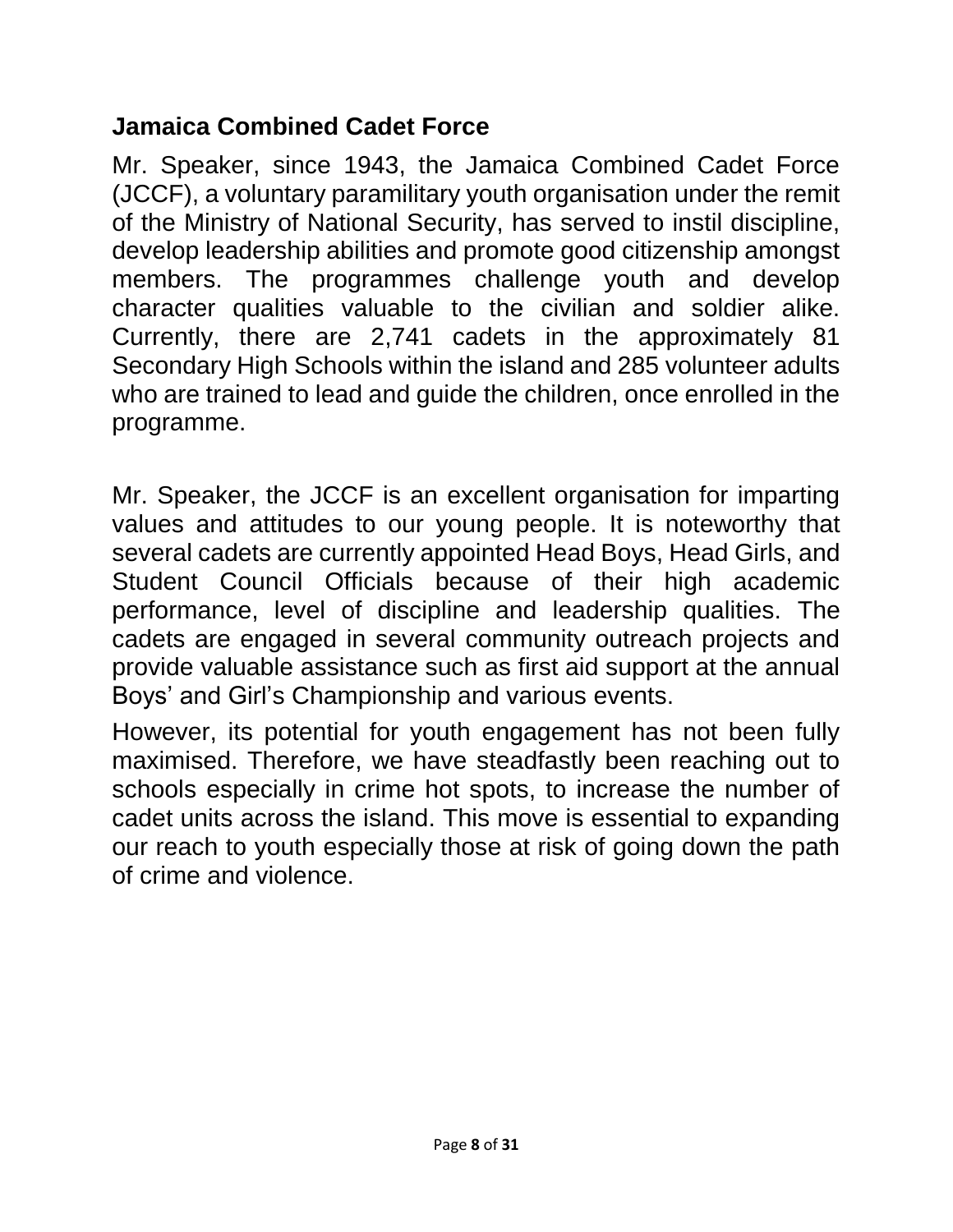Since the last quarter of 2017, through the JCCF Expansion Project (2017 – 2022), 10 schools came on board and joined the Jamaica Combined Cadet Force. Discussions are being held with the Ministry of Education, Youth and Information for a partnership with the JCCF to increase the number of secondary schools with cadet units by an additional 50 this year. We are targeting approximately five thousand youth over the five-year period and intend to broaden the geographical scope. Mr. Speaker, this project will play a monumental role in maximising the positive impact of the JCCF on the lives of youth in this country.

Additionally, the cadet core can also serve as a pool of resources for recruitment for the Jamaica Defence Force (JDF), DCS, the Jamaica Constabulary Force and the Fire Brigade.

The Ministry recognises that the JCCF engages in work that is critical to the crime prevention through social development pillar of the national crime reduction strategy.

Cadets are prime conduits for dissemination of crime prevention messages and conflict resolution skills. We have designed a programme to leverage the principles of *Discipline, Leadership and Community Service* into the wider national youth population as part of our crime prevention and engagement strategy.

Since November 2016, the Cadet Ambassador Programme, dubbed T-CAP, transforms cadets into non-violent conflict resolution ambassadors. This is geared towards encouraging youth participation in the preventative measures to combat crime and violence. To date, 16 cadets have successfully completed the programme. Cadets will share the principles of conflict resolution with their peers. Therefore, these JCCF cadets will become channels for disseminating messages that engender the kind of behaviour we want in our society. This strategy will boost cadets' confidence and promote skill development in areas such as public speaking while simultaneously enhancing school safety.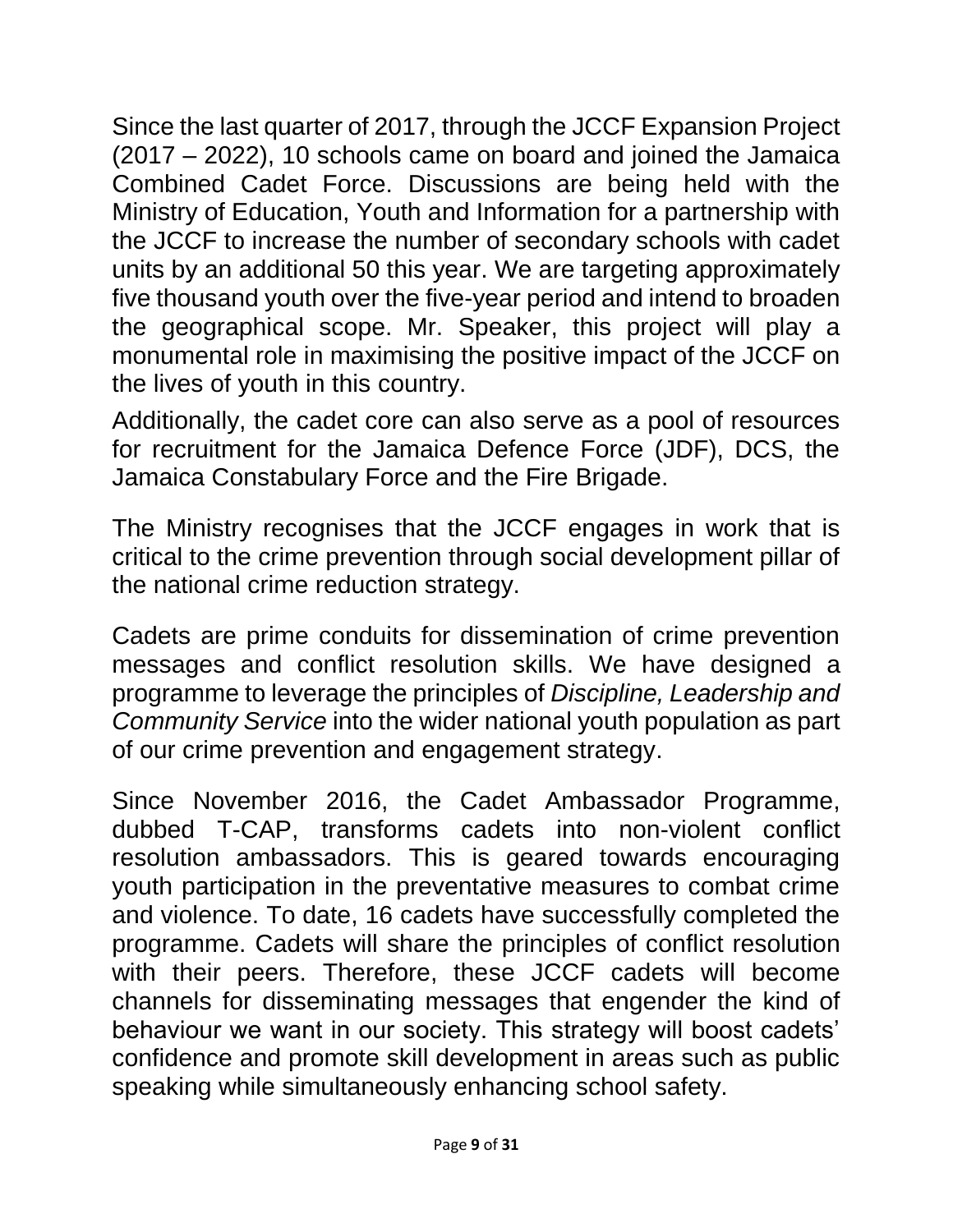## **Reducing Reoffending**

Mr. Speaker,

l

Reducing re-offending is an equally important focus of the crime prevention strategy, which is the mandate of the DCS.

#### <span id="page-9-0"></span>**Department of Corrections**

The DCS has the tremendous responsibility for the operations and management of correctional services in Jamaica. This includes the administration of seven (7) adult correctional centres and four (4) juvenile centres. As at May 4, 2018, the inmate population in these facilities stood at 3,620<sup>3</sup> adults (118 females and 3,502 males) and 230 children (53 girls and 177 boys), respectively.

Additionally, through the sixteen probation offices across Jamaica, the DCS supervises 2958 persons serving non-custodial orders island wide. As at May 4, 2018, some 506 parolees were being supervised by probation officers.

At the heart of the Government's policy approach to the management of the correctional services is purposeful rehabilitation for successful reintegration, which guides how we treat with inmates in our custody and those serving non-custodial sentences.

<sup>&</sup>lt;sup>3</sup>Statistics concerning inmate population at adult and juvenile correctional centres are based on situation report dated May 1, 2018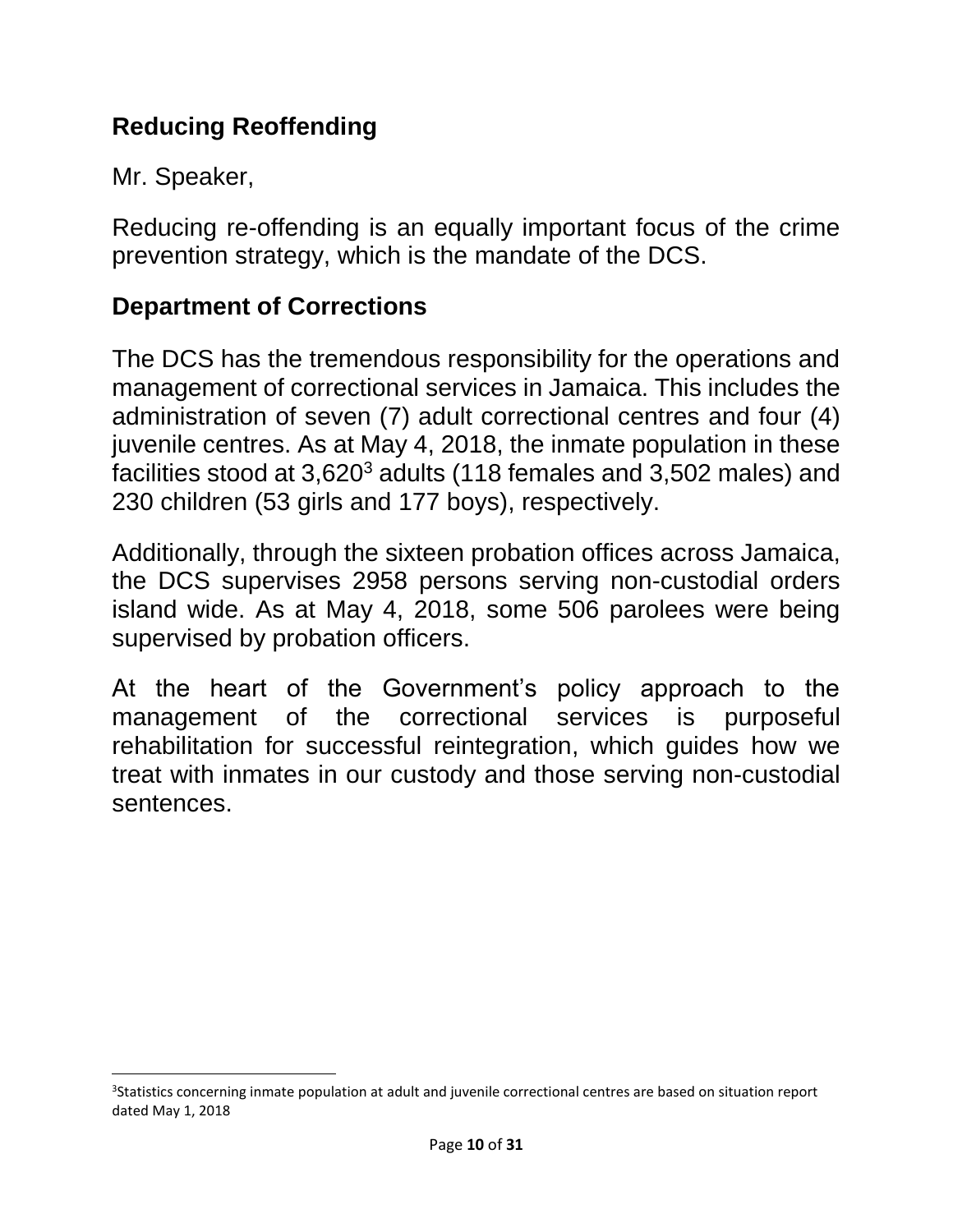Mr. Speaker,

In the first few weeks of taking up office, I did my own assessment of the DCS. I toured correctional facilities and met with DCS staff, which allowed me to observe the work of Correctional Officers and other staff in the institutions.

These interactions have been very instructive. Not only have I seen first-hand what life is like behind bars but I also gained insight into the challenges we still face in the Department of Correctional Services, both for the convicted offenders as well as for the staff who manage the system.

Mr. Speaker, the Correctional Services in Jamaica are in urgent need of reform and modernization. There is a need for better living spaces for inmates and more functional working conditions for Correctional Officers to deliver rehabilitation services in our correctional centres. And we grapple with the still unacceptable numbers of youth and young men in the system.

I encountered children, holding on to their dreams and aspirations. So many of them said to me- "*Sir, I still want to be a soldier*", "*I want to be a pilot*", "*I want to be a doctor*"- these children in our correctional system are hoping for redemption and reintegration into society.

In our facilities, we have wards who have passed six and seven subjects at the CSEC level and former wards who are pursuing tertiary education. This speaks to their vast potential.

## **We Transform**

I am happy to state that my colleague Minister, Sen. The Hon. Pearnel Charles Jr. had taken significant steps to provide these children with the opportunity to realise their dreams through the We Transform Programme.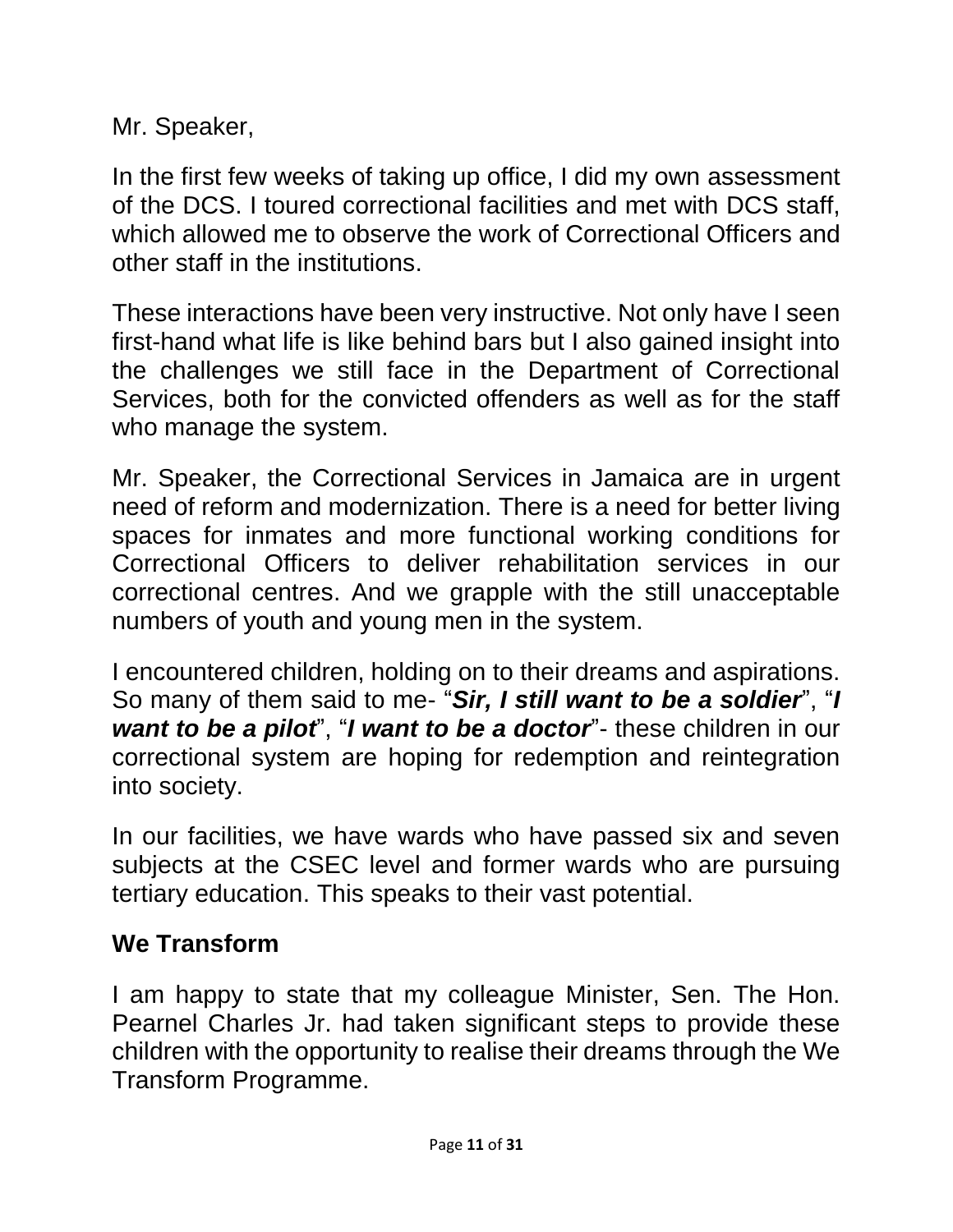The We Transform Youth Empowerment and Reintegration Programme is the Ministry of National Security's flagship youth transformation programme geared towards providing the children (12-17 years) within the care and supervision of the Department of Correctional Services (DCS) with the requisite skill sets, character and support to become productive model citizens. The Programme is one of the Ministry's strategic evidenced based approaches to reducing youth offending, and by extension the high levels of crime and violence.

The Programme has gained the support of several organizations including the CHASE Fund, Organization of American States, United States Agency on International Development, Jamaica Public Service Foundation, Jamaica Union Conference of Seventh-Day Adventists, Operation Save Jamaica, Hawkeye Jamaica, Tastee Limited, as well as other Ministries, Departments and Agencies.

It is also noteworthy that several public figures including Reggae Artiste, Jeffrey 'Agent Sasco' Campbell, Gospel Artiste, Jermaine Edwards, Miss Jamaica Universe 2014, Kaci Fennell-Shirley, Miss Jamaica World, Solange Sinclair, and Singer and Media Personality, Naomi Cowan have all partnered with the We Transform Programme as ambassadors and mentors for the children within the programme.

The successes of the programme thus far compel me to build on this and push for reforms that will give our children a second chance at life through effective re-socialisation and rehabilitation programmes.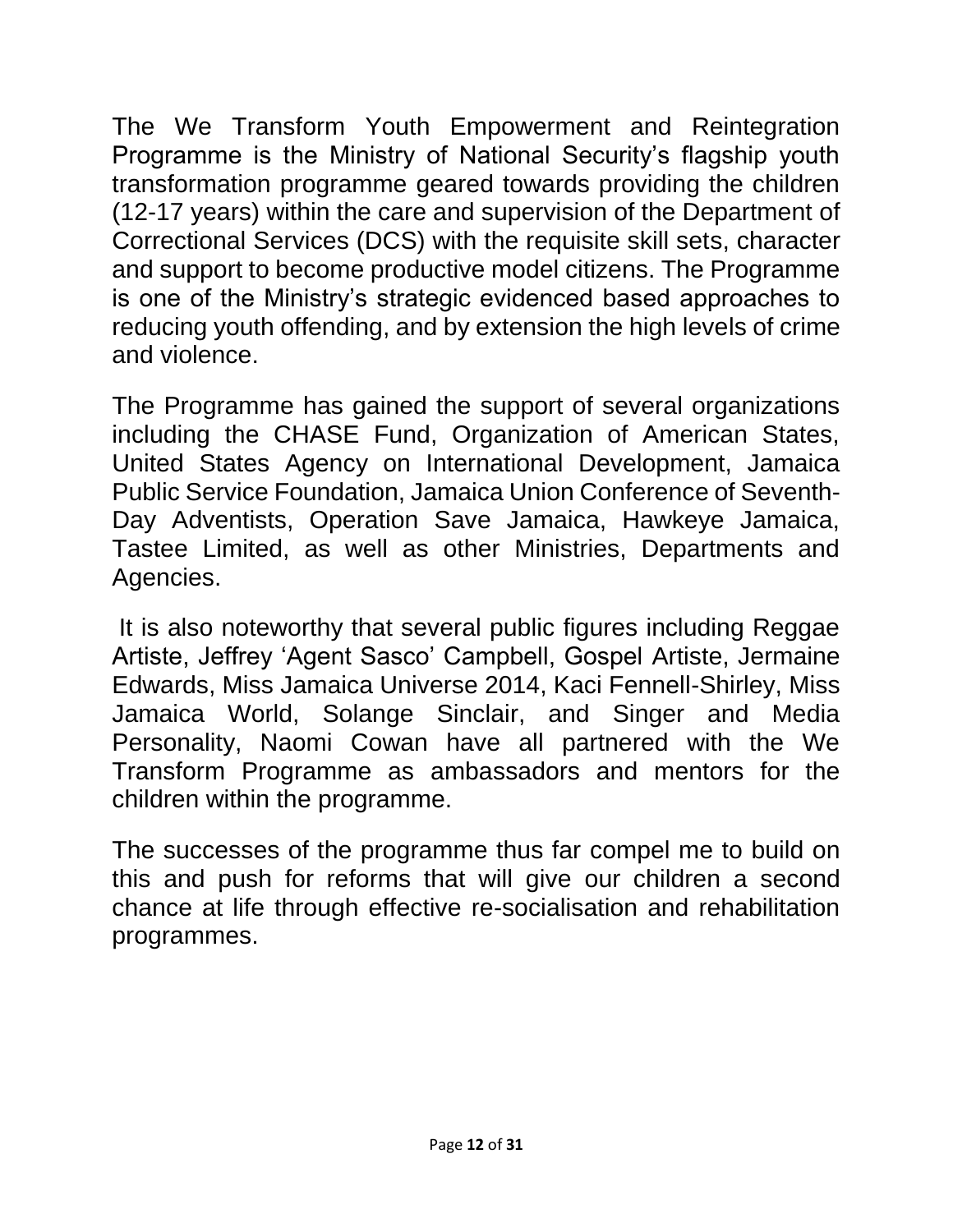Mr. Speaker,

The time has long come for us to carefully consider our attitudes and behaviour towards those who have been incarcerated.

The time has come for all of us as Jamaicans to listen to our 'better angels' when we reflect on the state of our fellow citizens in correctional institutions; to choose to be less judgmental by becoming more redemptive in spirit, see the potential of those behind bars and be bold enough to allow them to seize the opportunity of a second chance to become productive members of society.

The Department of Correctional Services needs the support of our society to maximise the success of its rehabilitation and reintegration programmes.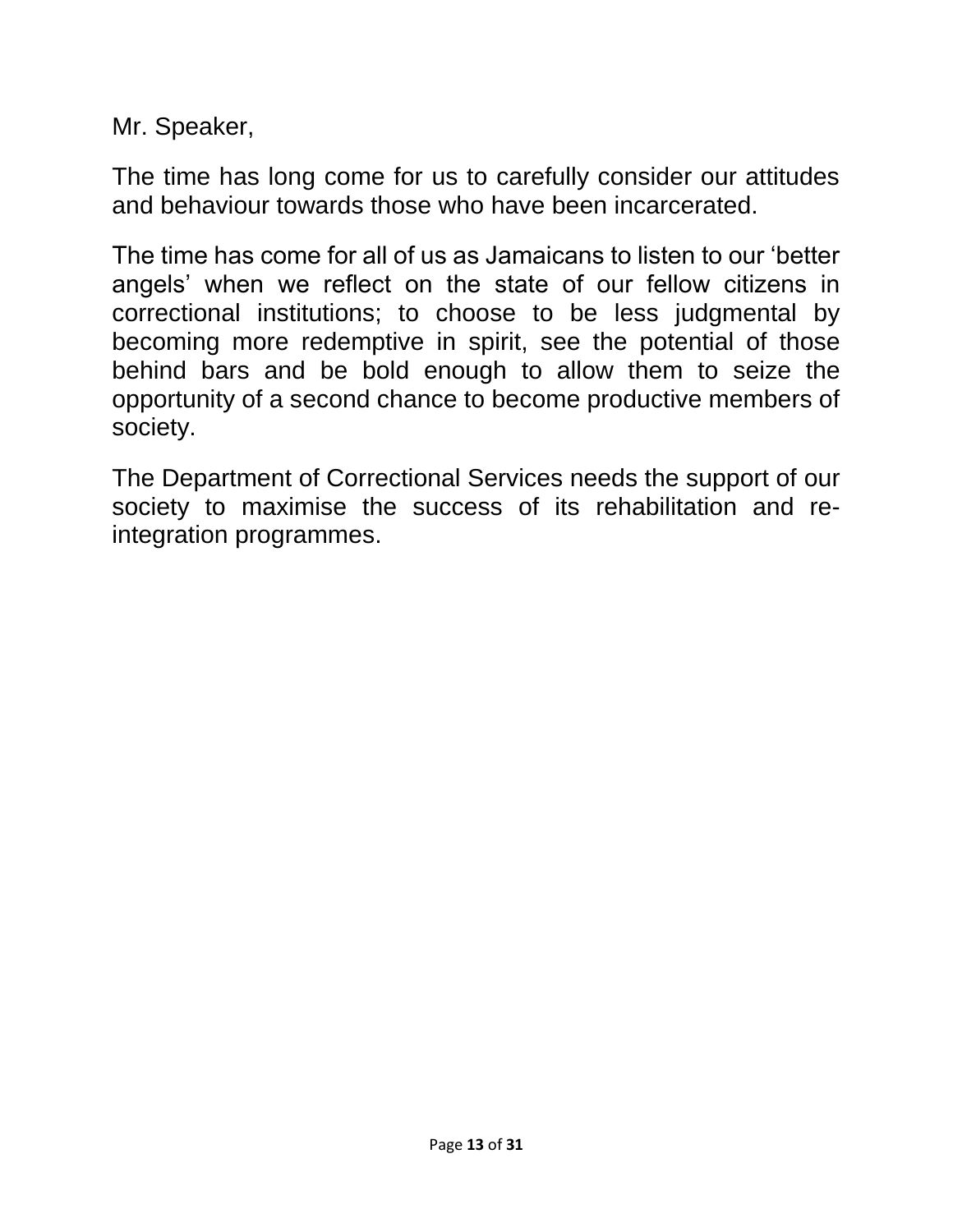# <span id="page-13-0"></span>**Delivering a Comprehensive Rehabilitation Strategy**

Mr. Speaker,

I am not naïve to the challenges we face in modernizing our correctional service and delivering a comprehensive rehabilitation strategy. This administration inherited a system with several shortcomings as pointed out in a report by UWI Professor Anthony Clayton, Commissioner Hunter and others, where there was:

- Limited use of technology and need for capacity building of the staff
- Grossly inadequate facilities, some of which are deteriorating
- Over-crowded, unsanitary and no longer fit for purpose buildings;
- Corruption and low staff morale;
- Inmates with mental illnesses and learning challenges; and
- Systemic public stigmatisation of inmates and even of workers in the system.

No magic wand will solve these problems overnight but I am equally resolved that we must overcome. We cannot continue to operate as normal. While challenges exist, it is not beyond us to create solutions that are meaningful and that add value to the lives of those within state care, as well as, our correctional officers.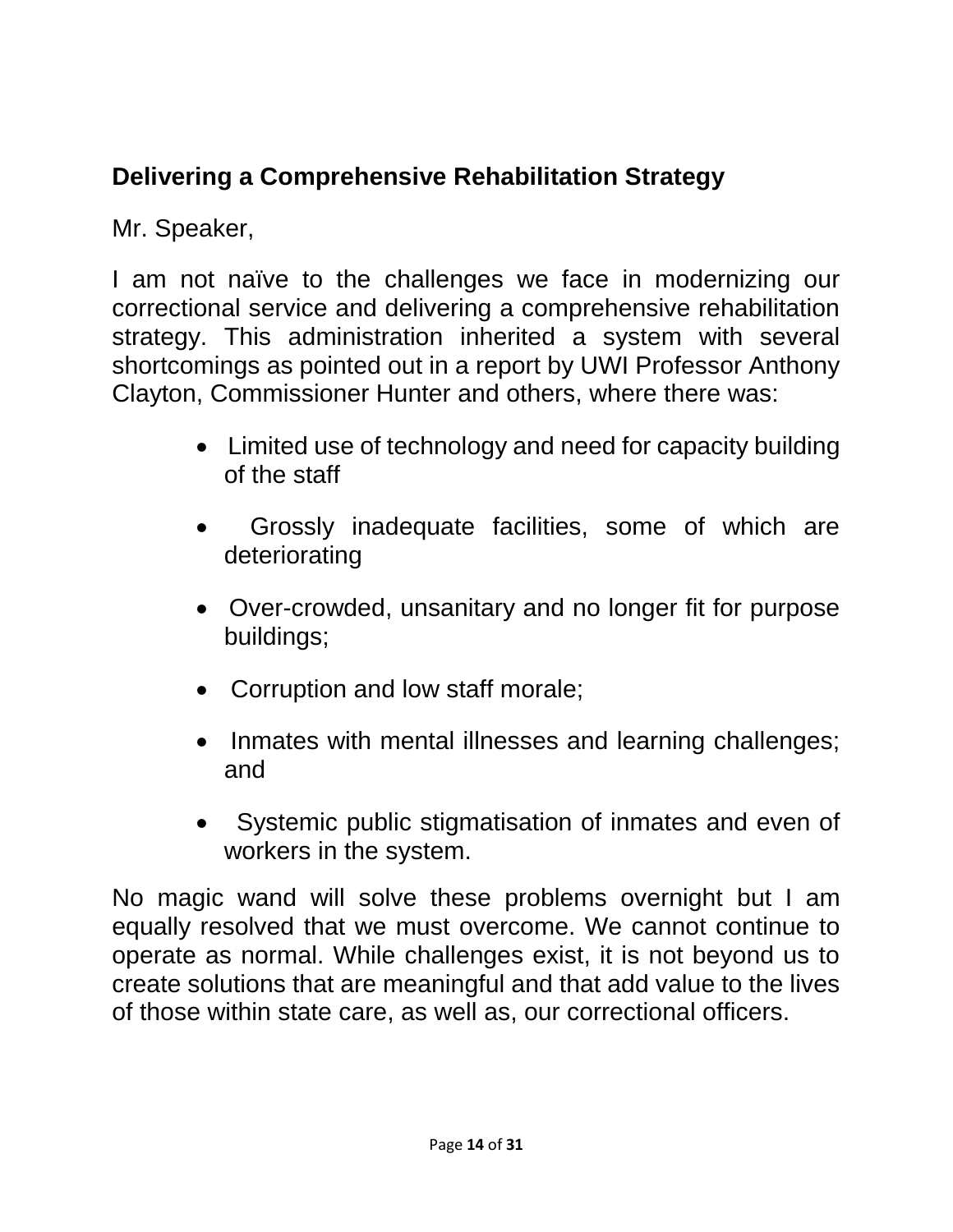This Government is putting its finger on the root of the problem; we will deliver a comprehensive rehabilitation strategy in our correctional facilities.

Mr. Speaker,

A key part of this effort will be the upgrade of the Carl Rattray Staff College in St. Ann for our correctional officers. Our correctional officers do this country a service from their hearts and it is not easy. This is why we are moving to provide them with the best training and the resources to carry out their functions effectively. Commissioner Hunter and I will be touring the facility and meeting with staff tomorrow (May 17, 2018).

One of our primary mandates is keeping the offenders secure; however, equally important, is our duty to support crime prevention by calibrating the system to transform more lives, to bring down the rate of reoffending and to make Jamaica a safer and more prosperous nation.

The respected American jurist and scholar Roger Warren had this to stay about Prison Rehabilitation, and I quote: *"State sentencing policies that expect to control crime solely by punishing the offender's past misbehaviour, without any meaningful effort to positively influence the offender's future behaviour, are shortsighted, ignore overwhelming evidence to the contrary, and needlessly endanger public safety"<sup>4</sup> .*

This is why we are focusing our attention on rehabilitation and redemption because we want to ensure that once offenders pass through the gates of our facilities, they will leave there much better persons, being able to contribute meaningfully to society and safeguard youth against coming in.

 $\overline{\phantom{a}}$ <sup>4</sup> Warren, R. (2007). *Evidence-based practice to reduce recidivism: Implications for state judiciaries*. Retrieved from: http://www.nationaltasc.org/wp-content/uploads/2012/11/Evidence-Based-Practice-to-Reduce-Recidivism-Crimeand-Justice-Institute-NIC.pdf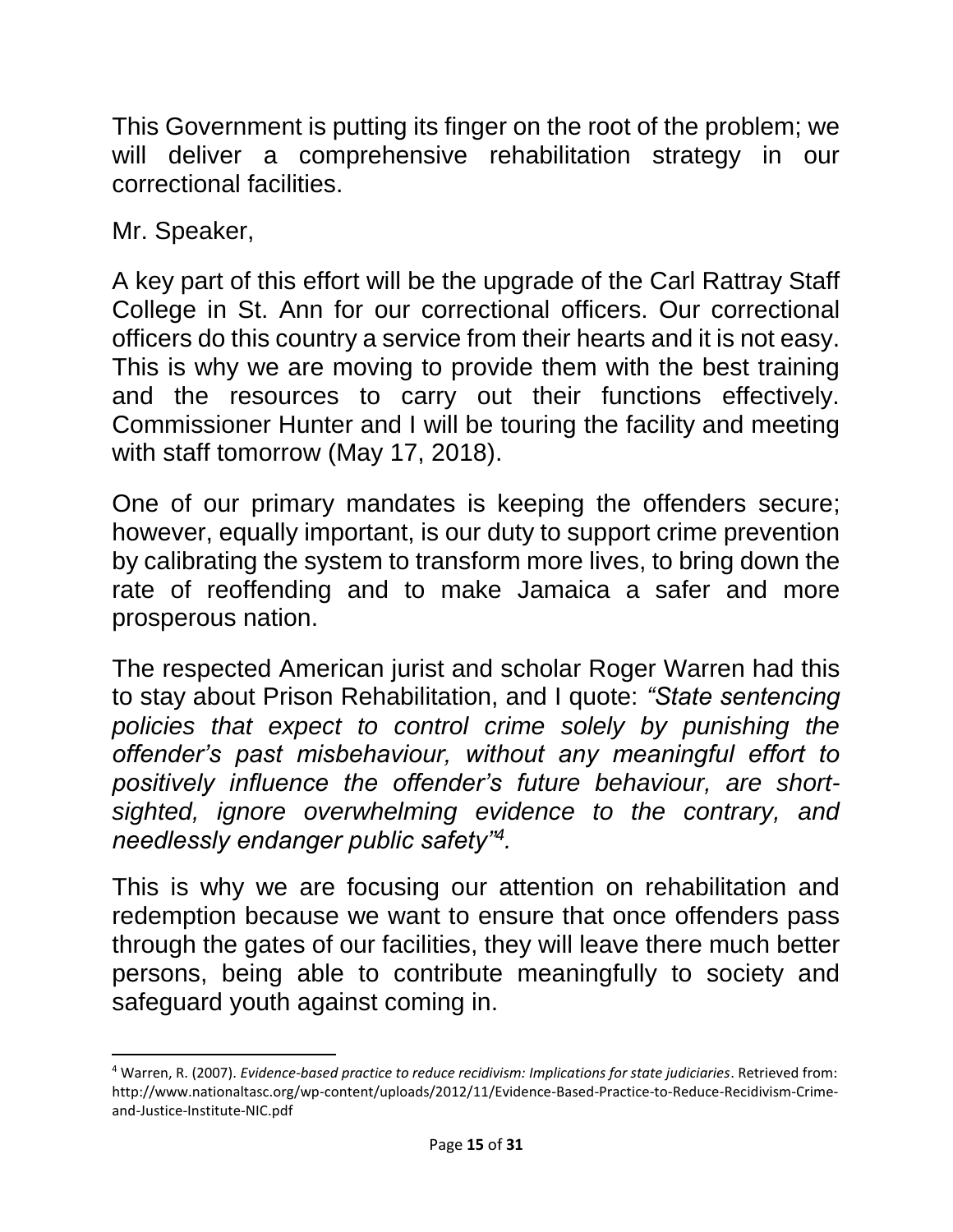Colleagues, the focus on punishing the offender does not work. Keeping them solely confined in the worst of places still sees them committing another crime and re-entering the criminal justice system at a rate of almost 50% within a few years after being released.

Mr. Speaker, if we are honest with ourselves, we will realize that even from an enlightened self-interest perspective, since most of our inmates will be released within three years, it certainly makes no sense to dehumanize these young people, for that period of time…before releasing them back into society. We have to show those in conflict with the law that there are alternatives to a life of criminality. The foremost aim is therefore to reform and rehabilitate offenders and so reduce the risks of re-offending.

Fortunately, we do know what works. Almost all studies agree that ex-offenders are 5-26<sup>5</sup>% less likely to commit another crime once they were empowered whilst incarcerated through getting therapy; benefiting from treatment for drug and other addictions; learning literacy skills; gaining life skills and leaving with a vocation that will enable then to earn a decent living upon release but more importantly to dissuade them from returning.

Mr. Speaker, our rehabilitation strategy is not based on just the kindness of our hearts but on empirical evidence which explains that we can lower crime and create a safer Jamaica by empowering those incarcerated and putting them in a position to be less susceptible to a life of crime.

l

<sup>5</sup> Aos, S., Miller, M., & Drake, E. (2006). *Evidence-based Adult Correctional Programmes: What works and what does not*. Olympia: Washington State Institute for Public Policy.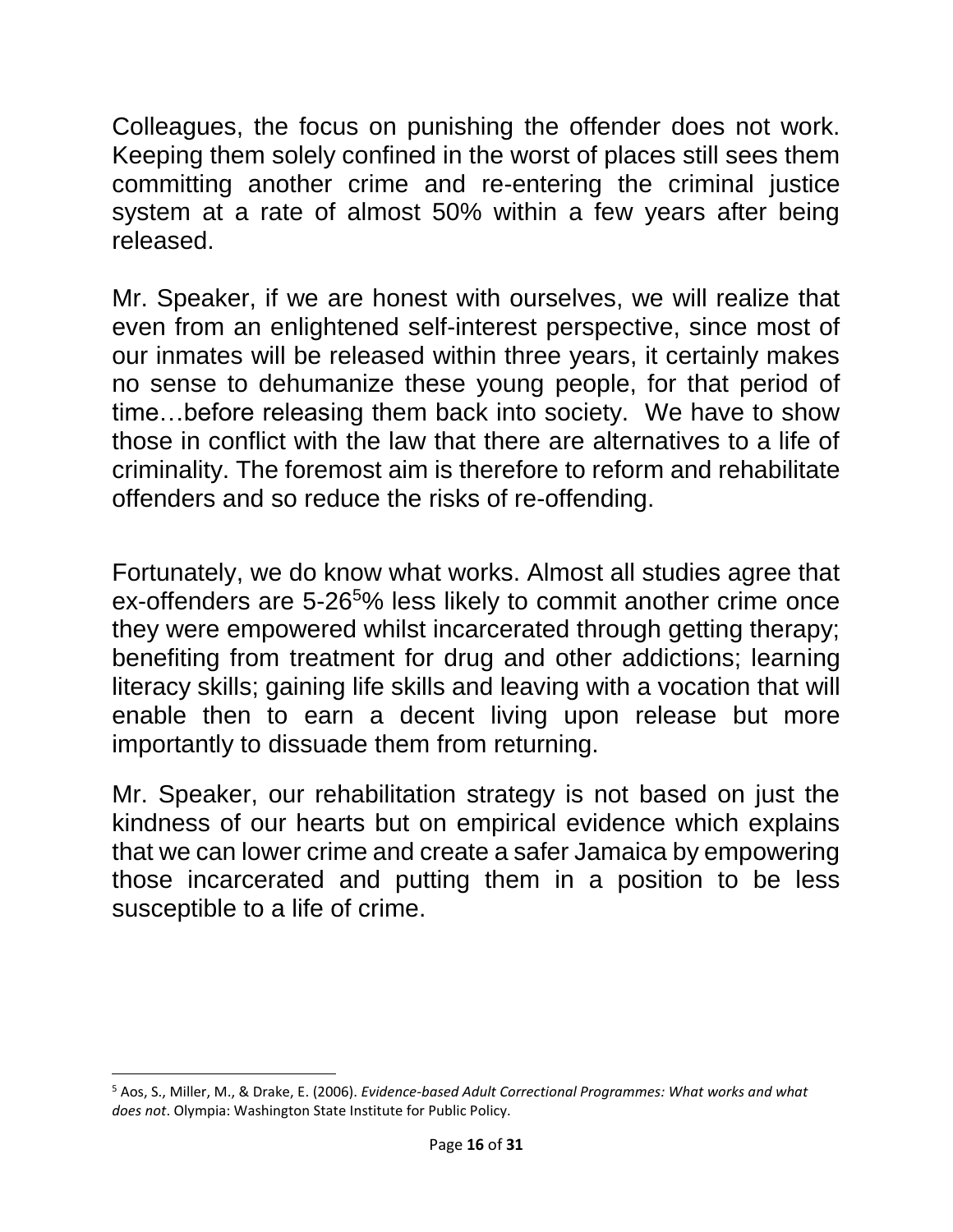This has already begun. I believe that *Education is the bridge that links poverty to prosperity*. Education is a key part of the rehabilitation process and empowering inmates. It is one of the main tools we are using to reduce reoffending and enable inmates to make a valuable contribution to society. This is our focus.

To ensure that more inmates leave being functionally literate, we have partnered with the Jamaica Foundation for Lifelong Learning (JFLL), who have provided us with six additional teachers and trained our core teaching staff in how to deliver the High School Diploma Equivalency (HSDE) curriculum. Mr. Speaker, over 200 inmates are improving their literacy through this initiative. Participants who are unable to read at the intermediary level will benefit from literacy training whilst those already at that level will be exposed to various CSEC courses.

The courses include English A, Mathematics, Human and Social Biology, Social Studies, Principles of Business. Just recently, I handed over four HP desktop computers that will aid inmates at Fort Augusta with preparation for their CSEC Electronic Document Preparation and Management examinations.

Crucial to the project as well is the preparation of inmates for long term employment: each inmate will benefit from learning and receiving certification in a vocation. These skill areas include Making Beaded Jewellery, Information Technology, Screen Printing and Music. All of which will be bolstered by entrepreneurship training.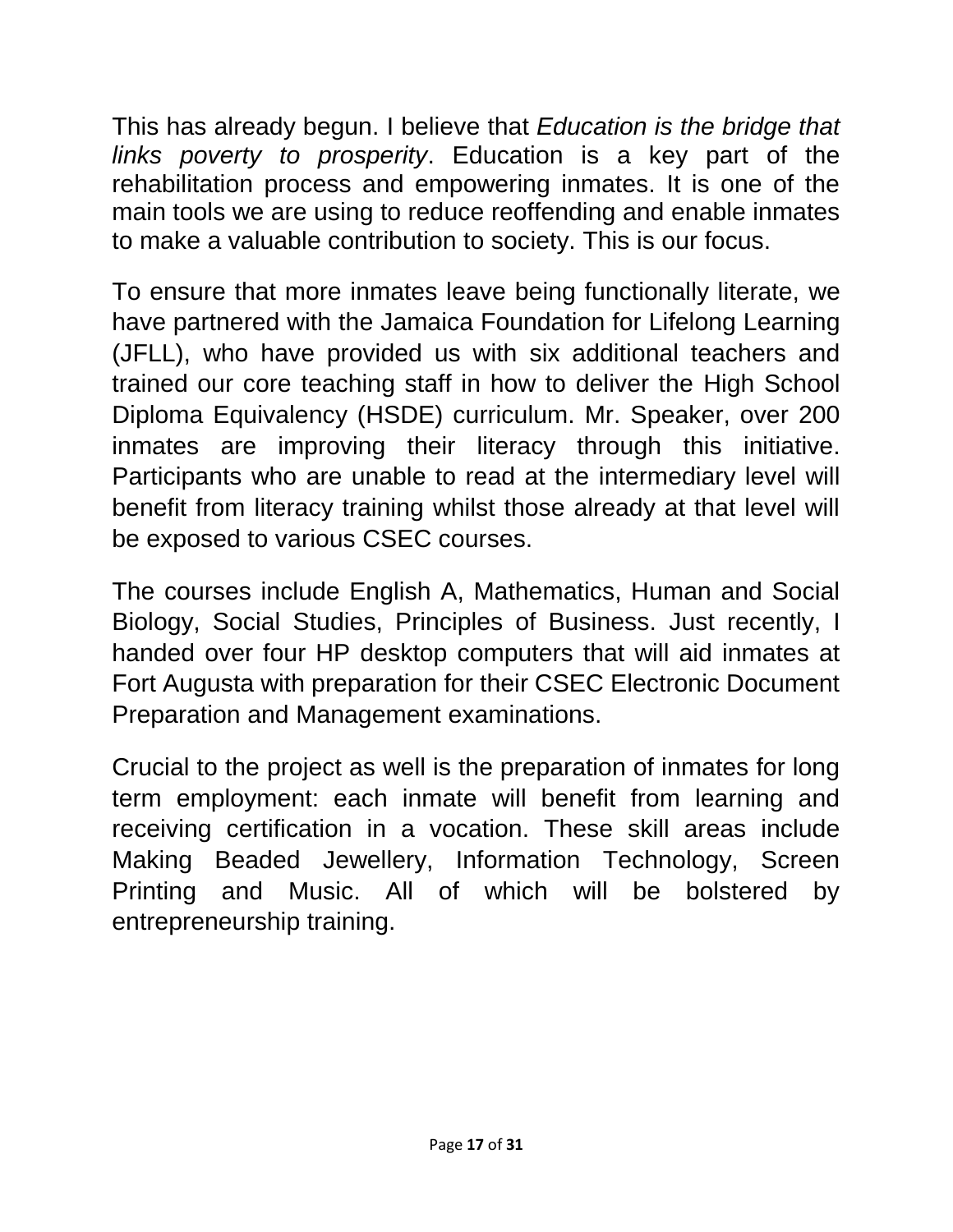We have also partnered with HEART Trust/NTA to ensure that our inmates are trained and certified in vocational areas. Mr. Speaker, over 300 inmates learnt various skills including how to make jewelry, furniture as well as how to farm in the last financial year (FY). I must pay tribute here once again to Senator the Hon. Pearnel Charles Jr. who in his wisdom invited the NGO Stand Up For Jamaica as partners to the DCS. This partnership led to a successful grant submission which saw DCS receiving over JA\$40 million in grant funding from the EU to commence the most comprehensive rehabilitation project in DCS' history.

Over the next three years, 900 inmates are expected to benefit from a yearlong engagement involving life skills workshops focusing on self-development, conflict management, family life management, and career development. Wards at the South Camp Juvenile Correctional Centre will benefit from an onsite gynaecologist. Under this project, inmates will be seen as partners and will lead on organizing and implementing various activities.

One of the programmes we are really proud of is *'Rehabilitation through Music*' that was introduced by retired Superintendent, Gladstone Wright in 2005. This programme was responsible for Siccature Alcock, also known as Jah Cure. His song, '*True Reflection*' turned out to be one of the most successful and impactful songs to come out of Jamaica.

This is why we are not only training our inmates in life skills but we are making assessments of the talents they possess and zoom in on that so that we can produce more artistes like Jah Cure.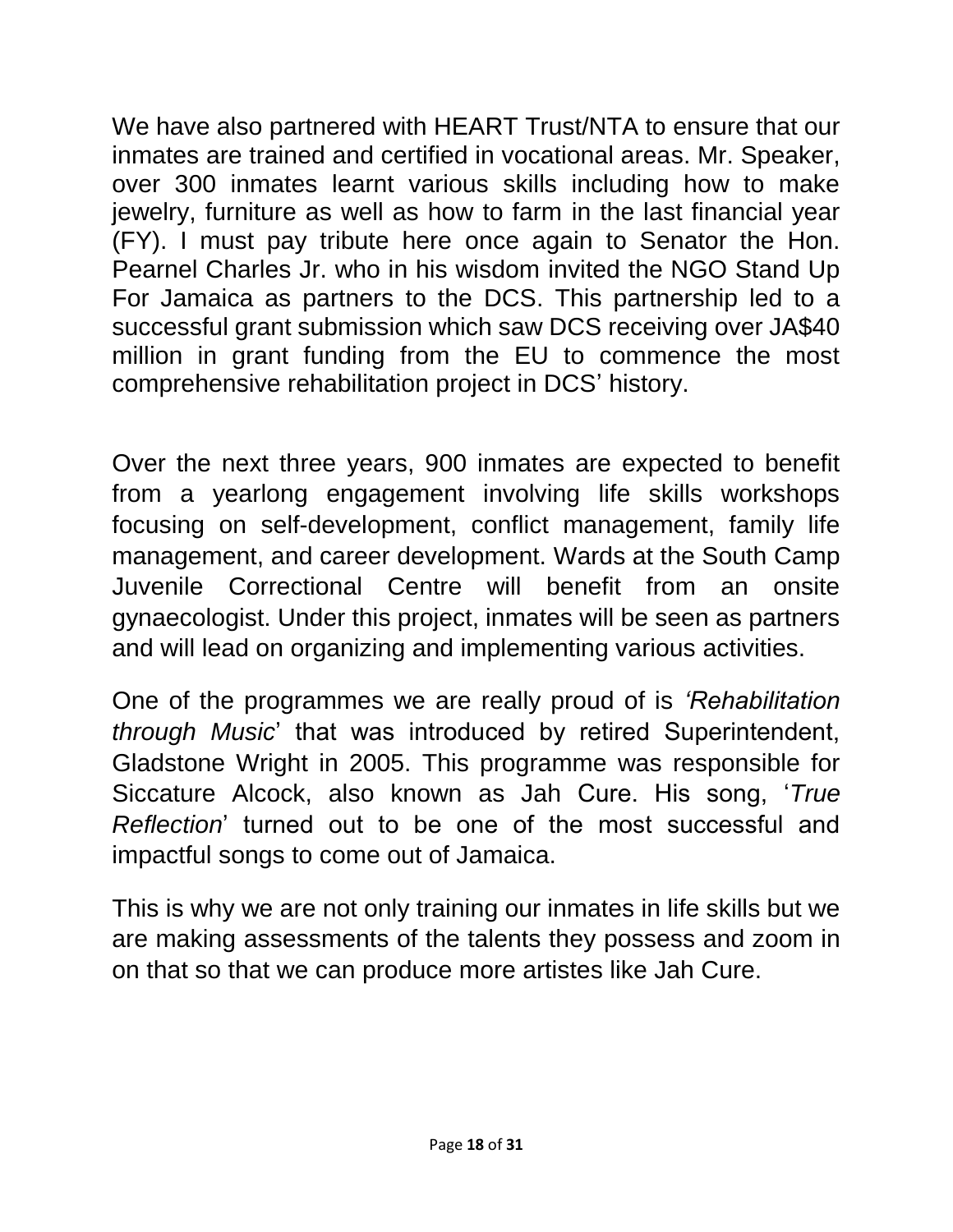This programme is part of the DCS' multifaceted approach to rehabilitation, which has benefited greatly from the input of singer/songwriter, Mr. Duane Stephenson, voice coach, Mr. Ewon Simpson, the former Commissioner of Correctional Services, Major Richard Reese and technical assistance from Joey Bogdanovich, CEO of DownSound Records.

The programme was re-introduced with Mr. Wright as Project Director. To date, the programme has made significant strides as several inmates have been identified, vetted and auditioned for the programme.

The *'Rehabilitation Through Music'* programme is currently in the process of developing two albums of 16 songs each. One by a talented and accomplished artist – Mr. Serano Walker, and the other which is a compilation of songs from several current and former inmates. Some songs have been completed and others are at different stages of production.

Last year, a song from the programme entitled, 'Jamaica 55' was selected to be on the Jamaica 55 Commemorative album by the Ministry of Culture, Gender, Entertainment and Sports through the Jamaica Cultural Development Commission (JCDC). This year, the song entitled, "Hand Pon Yuh Heart" entered the JCDC Festival Song Competition and was selected to be among the top ten (10) finalists.

I must express thanks to the producers and musicians who have helped this programme by volunteering their service or working at a reduced cost.

The end result Mr Speaker is that we are looking at a group of inmates who will be leaving much more empowered and less likely to return to a life of crime.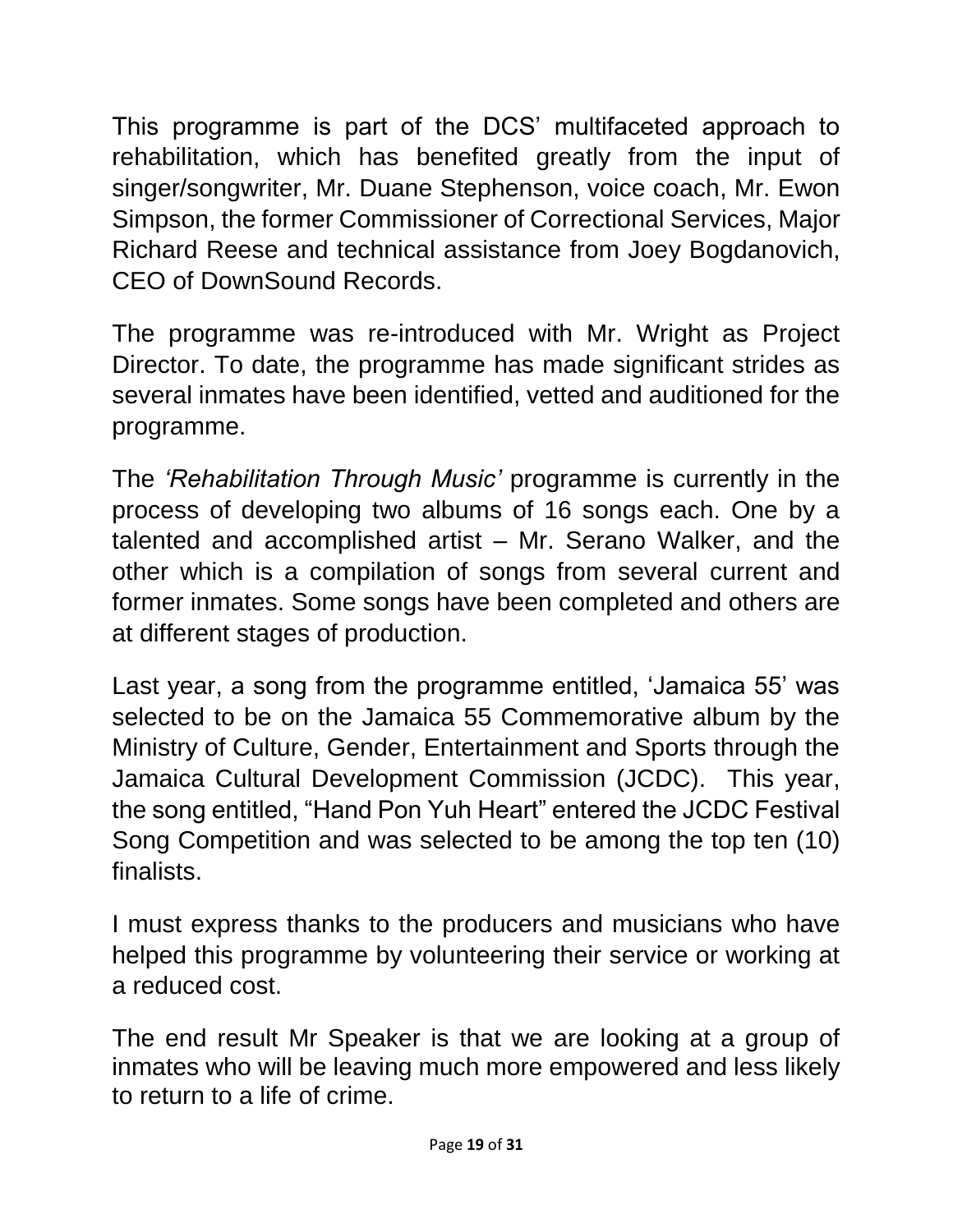Mr. Speaker,

We have listened to the public. We know they want inmates to be put to work. Inmates want to work as well.

Currently, all correctional institutions with the exception of Horizon Adult Remand Centre (HARC) are engaged in agricultural production. For the period, December 2017 to March 2018, the DCS saved approximately one million dollars (\$1,004,500) as inmates and wards produced a portion of the food they consumed.

That is good Mr. speaker but not good enough. We are going to eat what we grow and grow what we eat so that there will be no budgetary allocation for food for inmates and wards of the state. We must be self-sufficient!

Mr. Speaker, plans are already underway to ensure that in a few years we will be able to report to this house that we have transformed several hundred inmates into farmers!

We will also report, Mr Speaker that we will require no money from tax payers to feed inmates as the inmates will not only learn farming but do so in practice as they will continue to cultivate the land in the institutions in order to feed themselves and over time produce enough excess to sell on the open market! Our inmate population will become self-sufficient through agriculture.

This is another area through which the government is providing a platform for successful reintegration. Through this agricultural plan, more inmates will be involved in the agricultural production of short term crops, poultry rearing, aquaculture and rabbit rearing. This programme will provide the best option for rehabilitation based on resources, cost, and health of inmates, marketplace demand and work ethic associated with farming.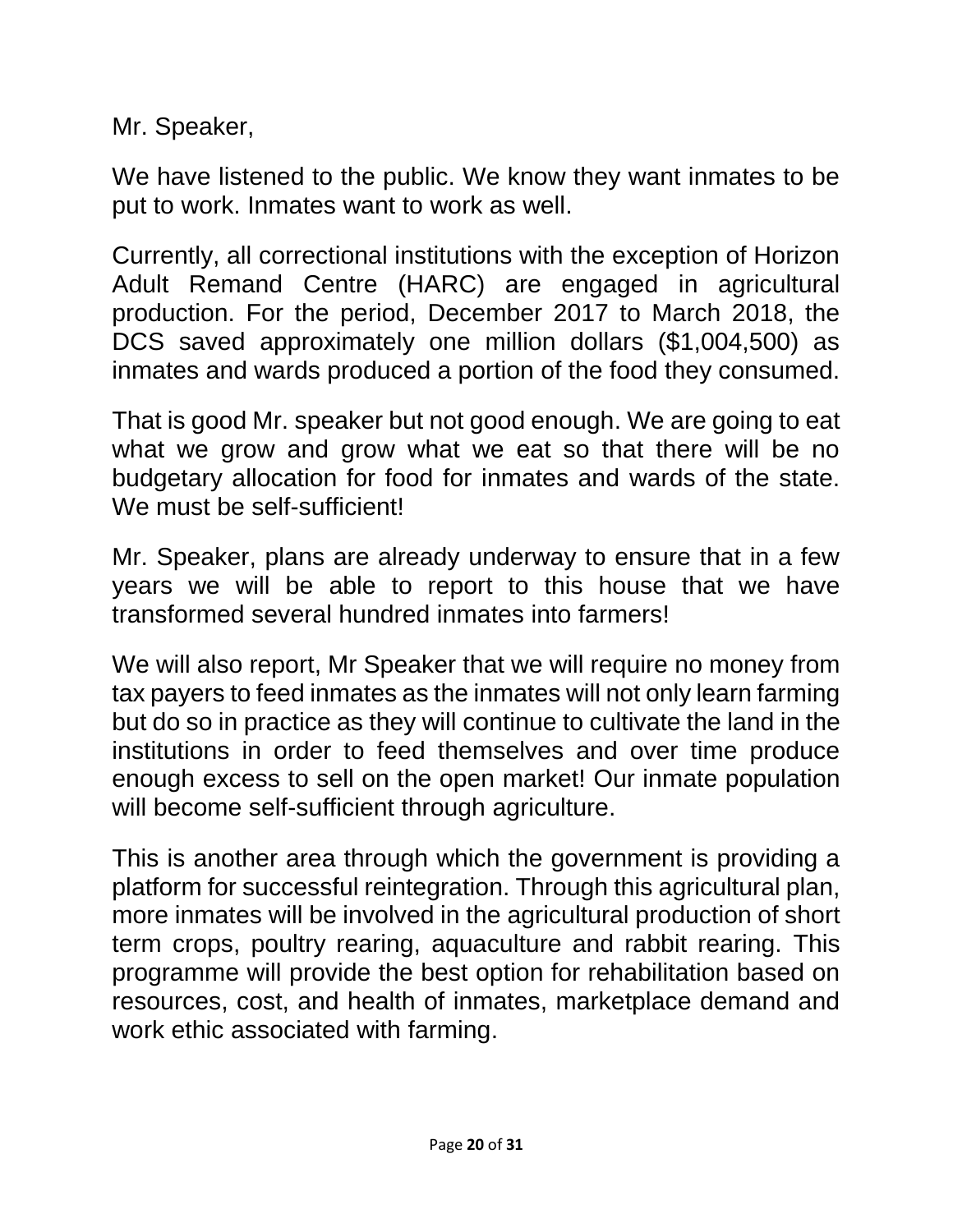Mr. Speaker,

If we truly mean what we say, when we declare as a guiding principle 'Rehabilitation for Reintegration', then we must put the measures in place in our correctional facilities to provide the lifeskills for the inmates leaving the system and mitigate against the risk of them regressing into a life of crime and violence.

So, in practical terms when we talk about a comprehensive rehabilitation programme, we mean setting realistic goals for inmates and wards leaving our system, to:

- Be functionally literate;
- Capable of making good decisions with some ability to communicate their emotions, and not revert to violence and antisocial behaviour;
- Have improved self-esteem and capacity to de-escalate conflicts;
- Have improved parenting skills to return to their families and;
- Know how to identify and pursue a career, have social values and a sense of citizenship

These are outcomes that we are setting for the DCS, and for which they will be held accountable.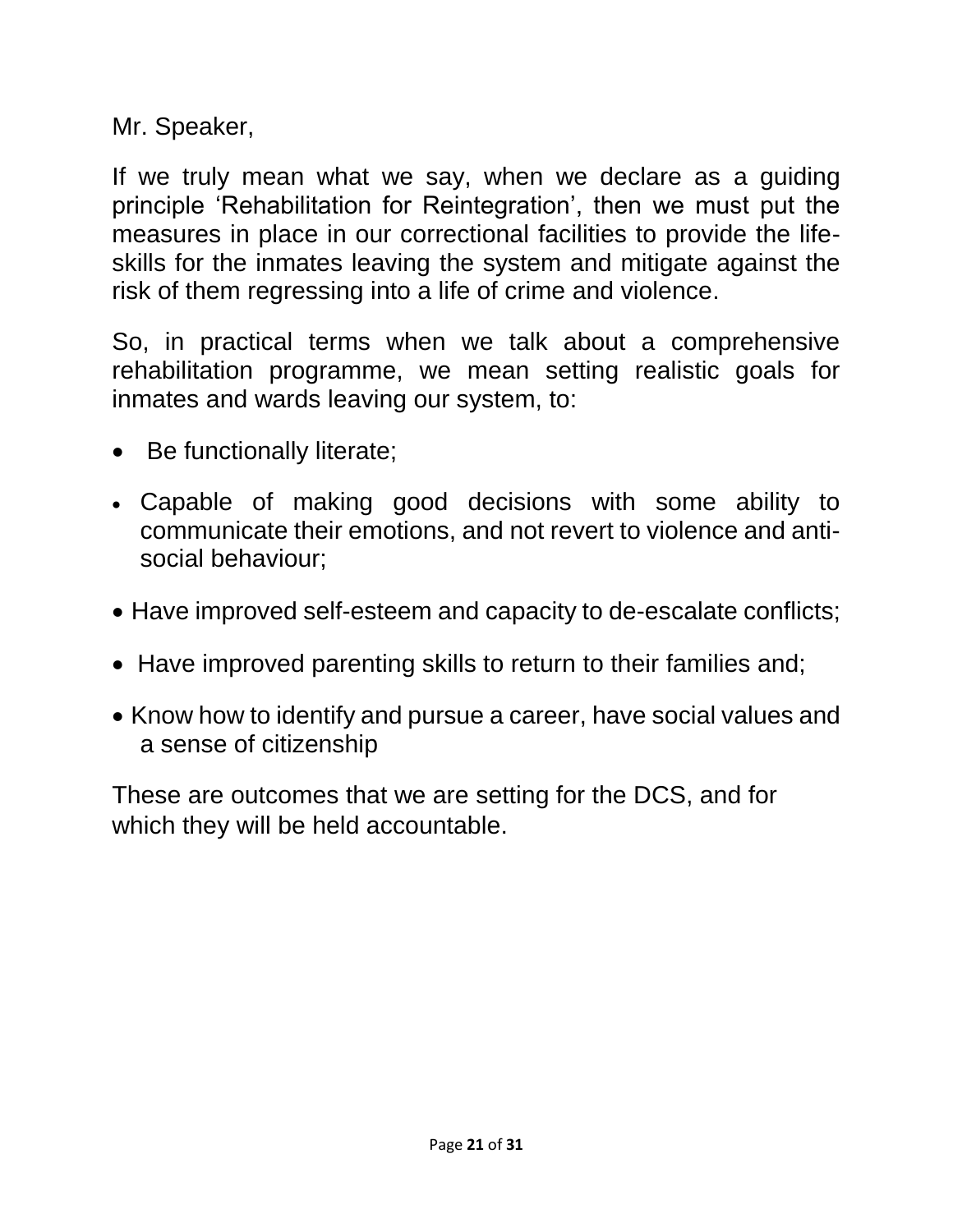#### *Mental Health and the Correctional Services*

Mr. Speaker, allow me to turn to another risk factor in our correctional system; the matter of mental health issues among the inmate population. Currently, there are 282 mentally ill inmates, who represent 7% of the inmate population, and nearly half of whom, 119 to be exact are unfit to plead.

The Ministry of National Security, as mandated by the National Security Council in 2017 has drafted a proposal on how to treat, care and house the unfit to plead population. We are now at the consultation stage and are aiming to complete a strategy during this financial year.

On the troublesome issue of sex offenders, there are 168 registered sex offenders in our correctional facilities. We are still working assiduously to provide sufficient intervention programmes for sex offenders and inmates in need of psychiatric care. The Ministry is arranging individual and group therapy sessions to address the criminogenic needs and appropriate treatment for these offenders. The web-based Sex Offender Registry is also being updated in order to effectively track sex offenders post release.

In addition, inmates who struggle with substance abuse now receive assistance. Recently, the DCS collaborated with the National Council on Drug Abuse (NCDA) to develop the Substance Treatment and Referral Tool (S.T.A.R.T.). The tool is administered by the Probation Aftercare Officers to people serving non-custodial sentences. Since the launch of the programme in October 2016, 105 persons have been registered as at March 2018 and referred to the NCDA for treatment.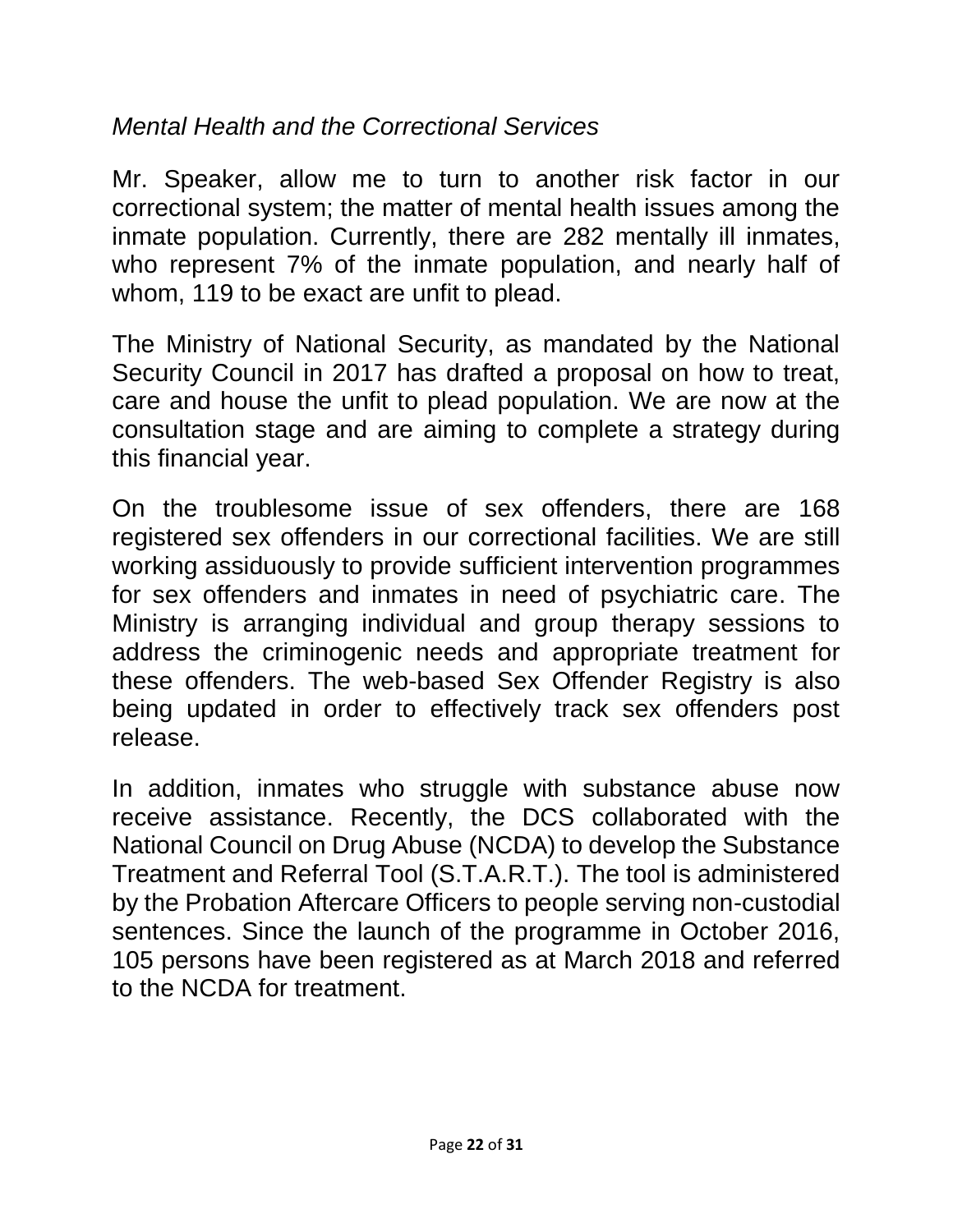## <span id="page-22-0"></span>**Modernising the Correctional System**

Mr. Speaker,

Delivering a comprehensive rehabilitation strategy will require that we equip the DCS with additional training, capacity building and support.

## *Technology*

Mr. Speaker,

The electronic case management system, Closed-Circuit Television (CCTV) system and amendment to the legislative framework represent game changers in our move towards a modern correctional system.

## *Electronic Case Management System*

We will implement an electronic case management system to replace the current paper based system to support effective offender management. With the assistance of our international partner, the Organisation of American States, an electronic case management system was identified in Brazil, which can be replicated in Jamaica with minor adjustments.

It is expected that the implementation of this system will improve monitoring and treatment of offenders. This too is slated for completion in FY 2018/19.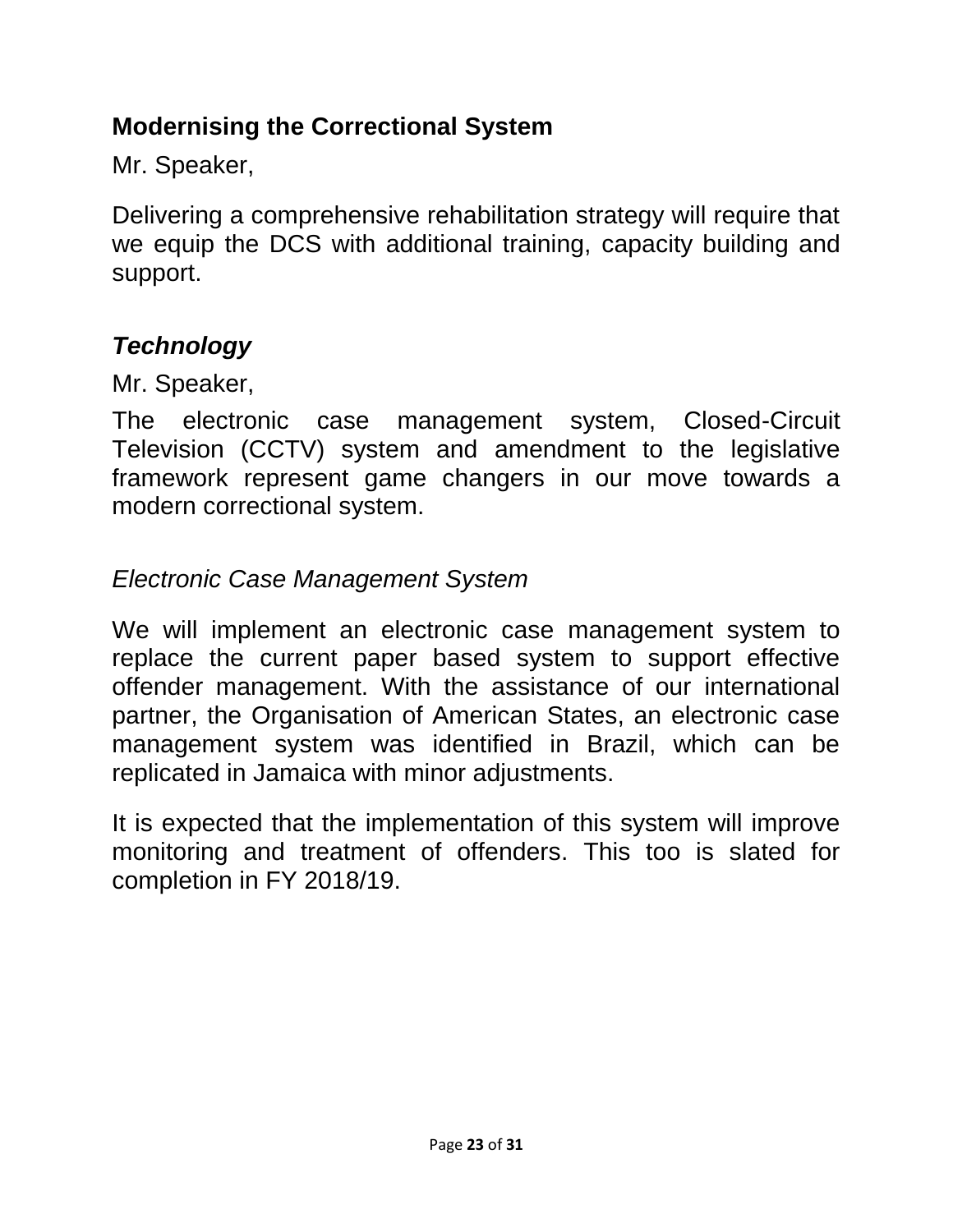## *Closed-Circuit Television (CCTV)*

We also intend to install high technology Closed-Circuit Television (CCTV) system throughout all correctional and remand centres. This will significantly improve the DCS' monitoring capability and act as a deterrent to people wanting to bring prohibited items into the facilities.

# *Legislation*

There will be a progressive legislative agenda to support efficient and effective management by the leadership within the DCS.

1) A review of the Parole Act is being undertaken to revise the forms to capture more relevant information, to better assist the Parole Board in making informed decisions, to align the act with current best practices, and particularly to enable juvenile offenders to be eligible to apply for parole.

2) In addition to a general review of the Corrections Act to update/revise aspects outdated, we are seeking to make amendments in the following areas:

a. To increase the fines for trafficking in contraband and to set out a clearer definition for contraband/prohibited items.

b. To support the use of electronic tagging of inmates.

c. To clarify the role of the Probation Officer in the supervision of children who need monitoring while serving non-custodial sentences.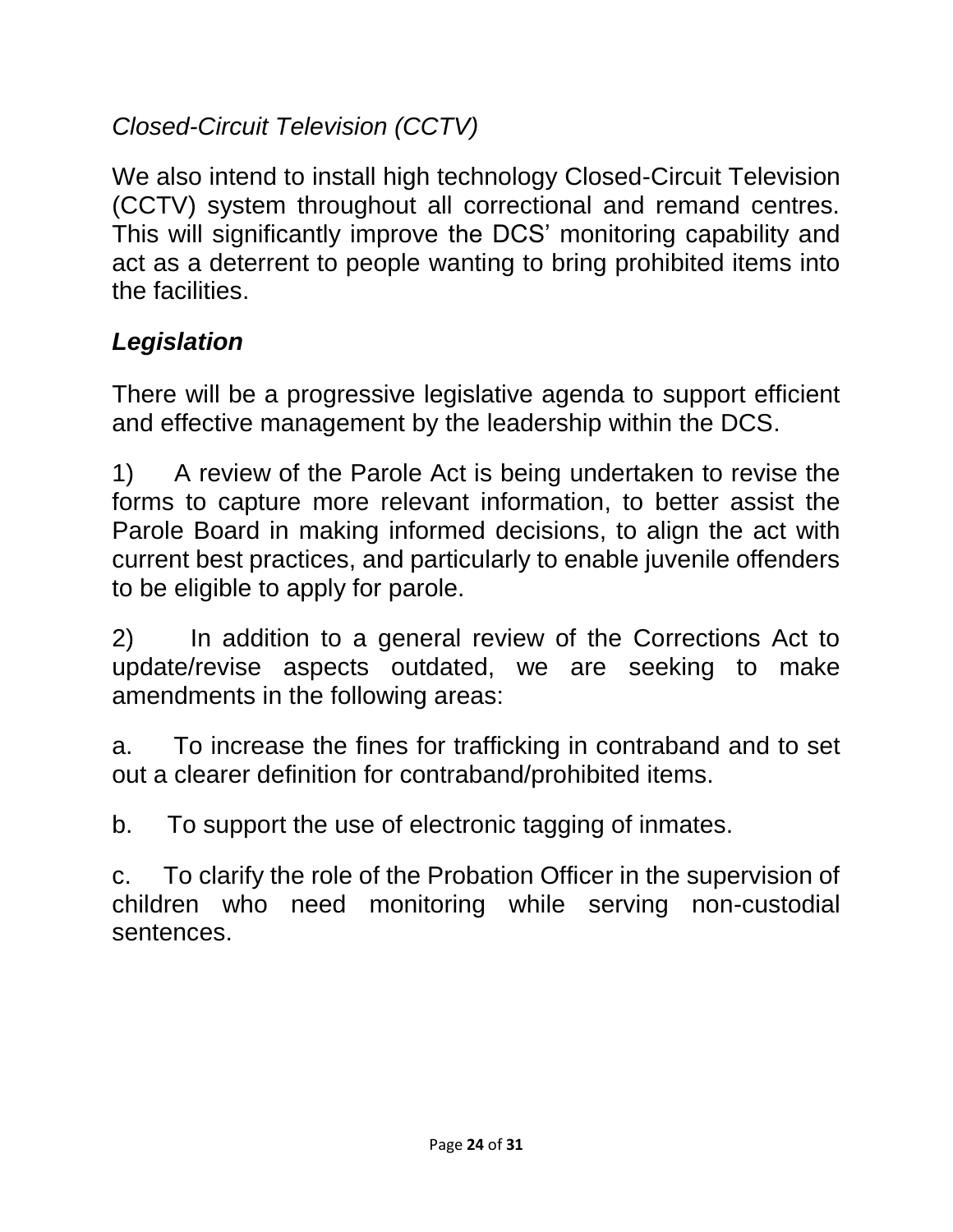Further to an assessment of other jurisdictions, we are exploring the separation of the justice system for adults and children. Consultations have commenced and legislative amendments will be examined likewise. This in our view will be a game changer in how we deal with juvenile offenders and define our success at rehabilitation of these offenders into productive members of society.

#### <span id="page-24-0"></span>**Infrastructure**

Mr. Speaker,

l

Aged and deteriorating infrastructures in Tower Street and St. Catherine pose a threat to the safety and security of inmates and staff at these facilities.

## <span id="page-24-1"></span>**Inmate Population Management Strategy**

This administration is keen on addressing the issue of overcrowding in our correctional centres.

To alleviate the overcrowding problem at the maximum security facilities, a 304 cell block was constructed at Tamarind Farm Adult Correctional Centre. The aim is to reduce the overcrowding at the two male maximum security facilities<sup> $6$ </sup> by way of classification and transfer to the new block at the Tamarind Farm facility.

<sup>6</sup> The overcrowded facilities are Tower Street Adult Correctional Centre and the St. Catherine Adult Correctional Centre.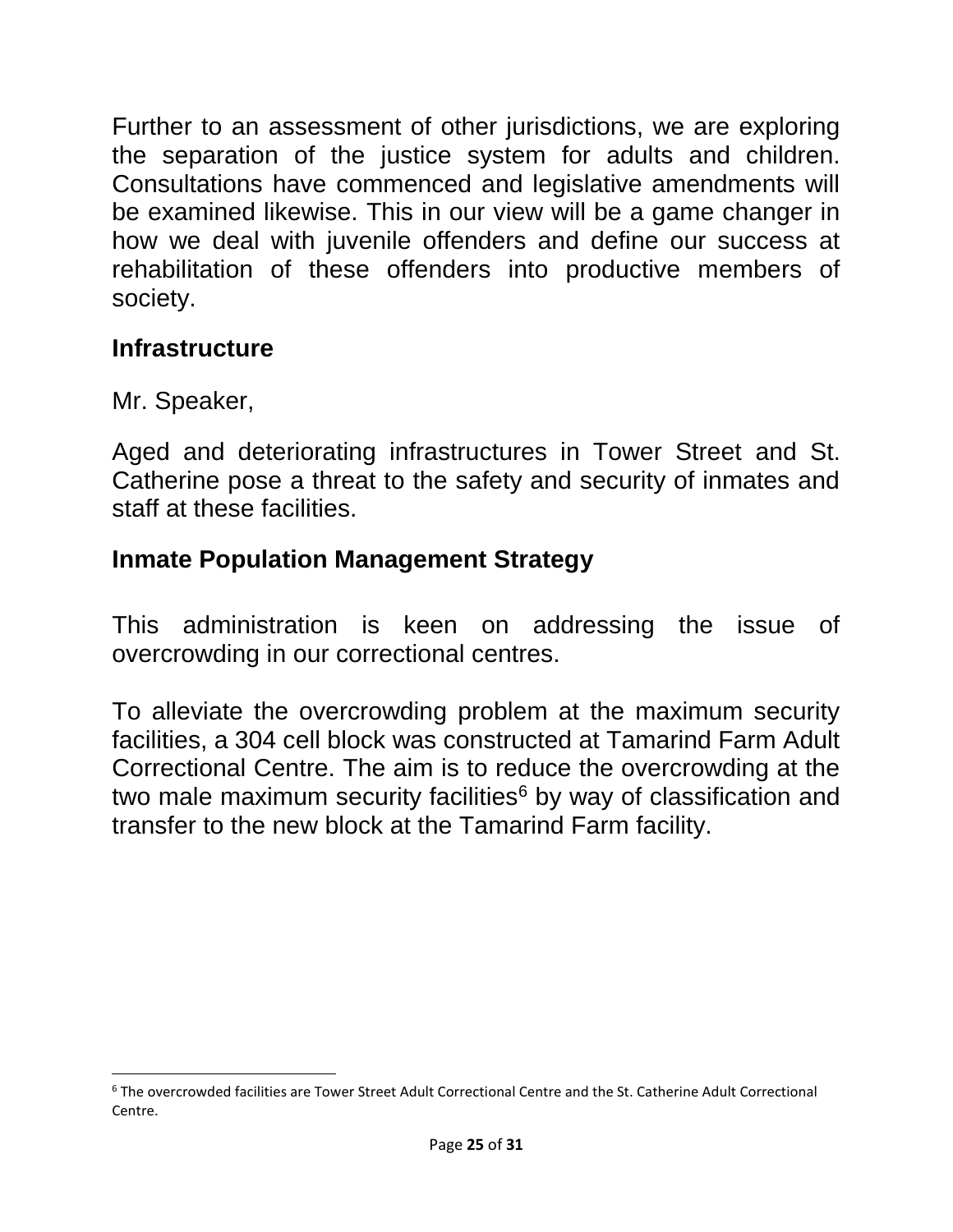#### *a. Reclassification and Transfer*

Inmates are being re-classified and transferred from overcrowded maximum security centres (Tower Street and St. Catherine Correctional Centres) to underpopulated medium and low security centres.

Protocols have been developed and targets set in order to address inconsistencies in the reclassification efforts of the past. This has already borne fruit.

There has been an increase, from 443 inmates reclassified and transferred in 2016 to 563 inmates in 2017. This represents a 27 percent increase in the number of inmates reclassified and transferred.

Mr. Speaker,

Those who study penal systems have identified a host of alternatives that are proving to be more effective. One option being pursued is electronic tagging and monitoring of low risk inmates.

# *b. Electronic Monitoring*

The use of Electronic Monitoring (EM) deployment via Global Position System (GPS) for the purpose of electronically monitoring persons on bail or those convicted of minor offences via GPS is a tool widely used worldwide.

Last year, the DCS launched the pilot phase of the electronic monitoring programme. Potential suppliers were given an opportunity to demonstrate the suitability of the electronic tag through appropriate testing and to ensure operational effectiveness. Fifty - five (55) inmates participated in the programme, which proved to be a success and will be used to monitor low risk inmates.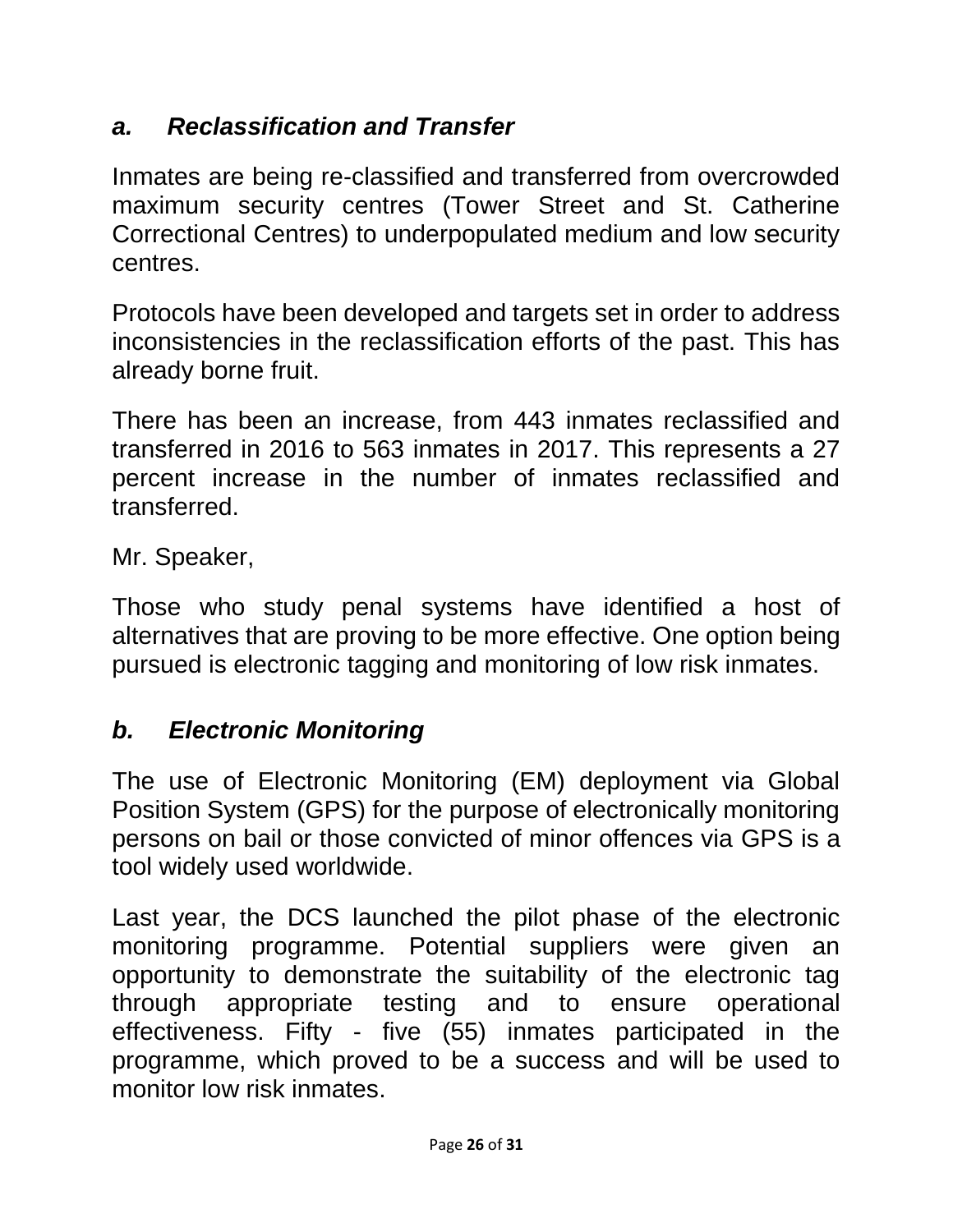This alternative is cheaper than imprisonment, prevents overcrowding and strengthens families and communities.

### <span id="page-26-0"></span>**Future Plans**

Mr. Speaker, with the assistance of local and overseas partners, this administration will promote a safer Jamaica through 'Crime Prevention through Social Development' and 'Rehabilitation and Redemption' pillars of the Five Pillar Crime Reduction Strategy. Plans are already under way.

Some of these initiatives are:

## *Ministry of Education, Youth & Information educational programmes in juvenile facilities*

A proposal is being developed to have the Ministry of Education, Youth & Information (MEYI) assume responsibility for the education of children in the custody of the DCS. This is in keeping with the Sinclair McCall report (The Report of the Task Force on the New Regime for Juveniles in Remand and Correctional Facilities in Jamaica, 2010) and with international best practices (UK, USA, Canada, and Chile).

There are a myriad of issues relating to the education system in the DCS. The teachers do not receive similar pay to their counterparts in open society, they are not entitled to summer breaks, they are required to teach more than one subject and they do not benefit from seminars offered to other teachers during summer. The students do not benefit from the services of specialist teachers such as in reading. The curriculum is not monitored by the Ministry of Education. There is almost a disconnect between the DCS and the Ministry of Education in this regard. This must change in order for correctional facilities to become centres of transformation through purposeful rehabilitation for successful reintegration.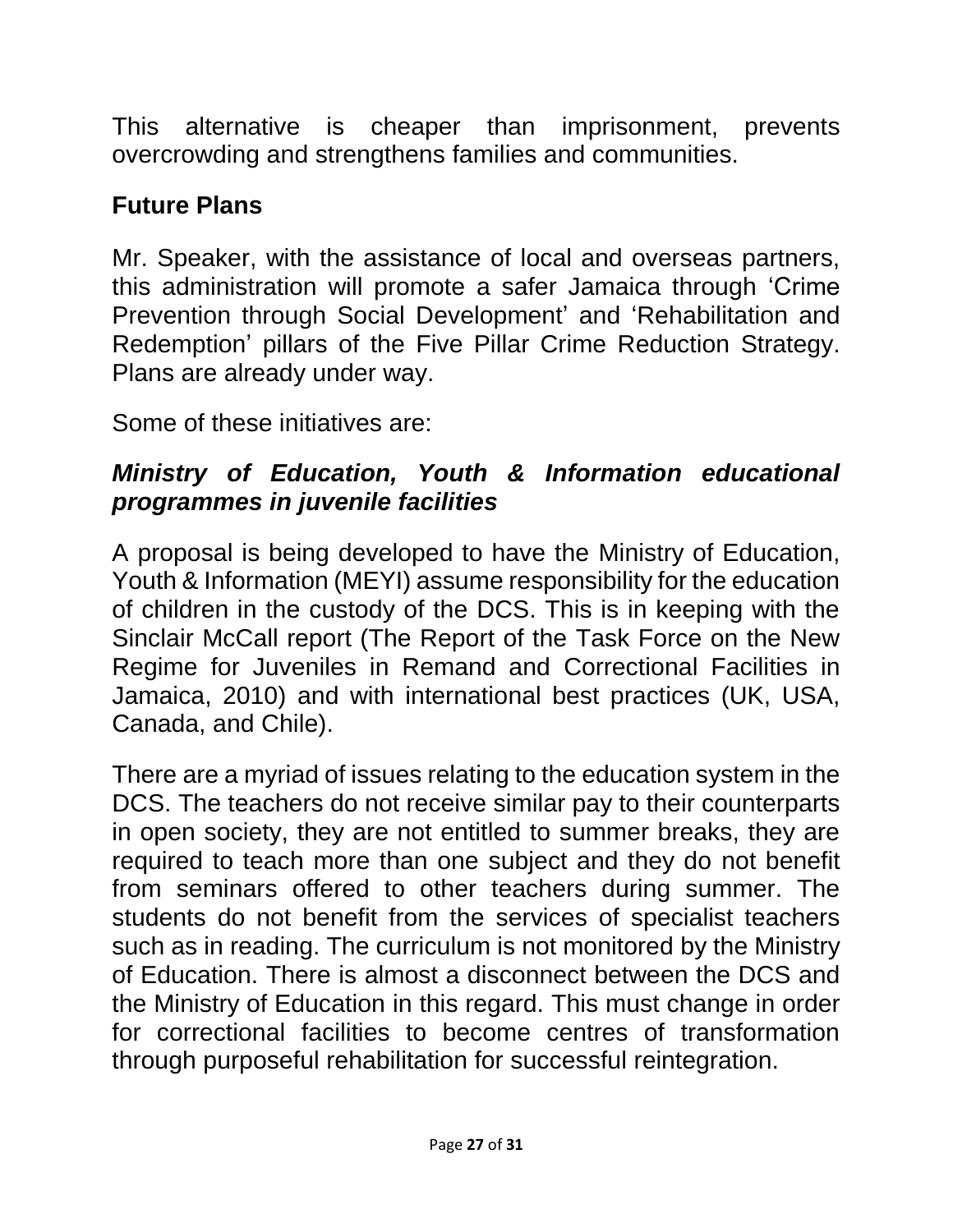## *Correctional Advisory Council*

For the first time, the Ministry will take advantage of the provision within the Corrections Act that allows for the establishment of an advisory council that will advise the Minister on matters relating to the operations of the DCS.

Regulations have been drafted for the establishment of an Advisory Council and members are being identified to advance this initiative that will support effective management of correctional services.

#### **JCCF Development Trust Ltd.**

Steps will be taken to implement the JCCF Trust Limited. This Trust will enable the JCCF to receive donations that will be used to strengthen its capacity to achieve its mandate and offer scholarships to cadets.

#### **JCCF - Youth Challenge Training Programme**

Mr. Speaker, the youth are the future. We have to find ways to effectively reach them and include them in our youth engagement efforts as active participants. The JCCF has designed the Youth Challenge, which targets non-cadets in at-risk communities. Sixty (60) at risk youths between 13 and 16 years old are being targeted for this intervention. They will benefit from cadet type training which will build confidence and promote self-reliance, initiative, a sense of service to others, leadership development and team work.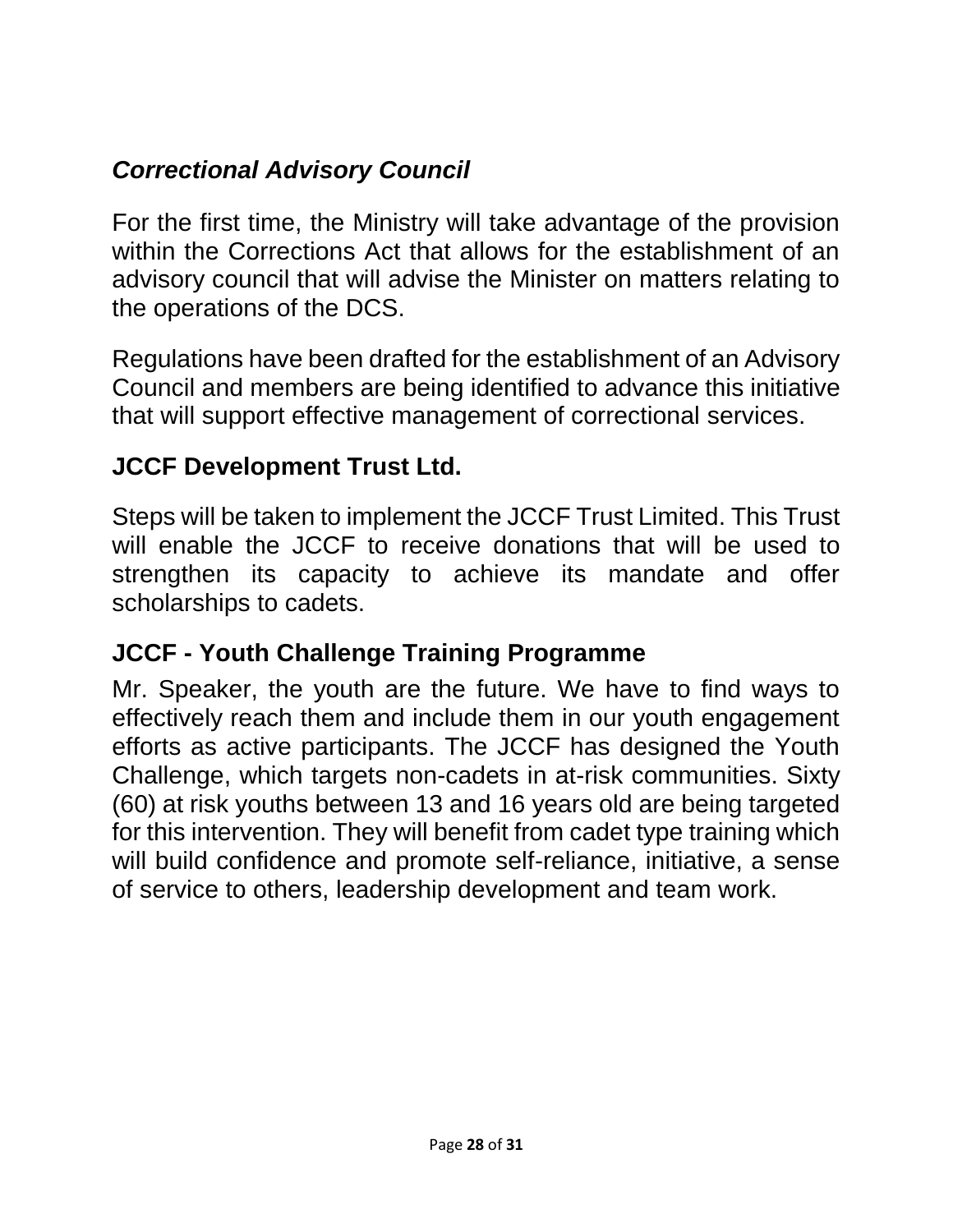## <span id="page-28-1"></span><span id="page-28-0"></span>**Strengthening of Partnerships International Development Partners**

Mr. Speaker, I firmly believe in forging strategic partnerships that allow us to leverage the knowledge, experience and resources of stakeholders for greater efficiency and impact. I am very pleased to note that in creating the platform for a modernised correctional service, we have engaged many partners in a meaningful way to advance purposeful rehabilitation for successful reintegration.

In this regard, I commend the OAS, USAID, and Trust for the Americas that have done tremendous work with the DCS to improve the quality of, and access to, reintegration services, technical training and individualized psychosocial/emotional services for juvenile offenders.

Through the project entitled, 'A New Path: Promoting a Healthy Environment and Productive Alternatives for Juvenile Remandees and Offenders', more than 1460 youths have received assistance and more than 160 officers and staff have received training on strategies and tools to deal with challenging behaviour. I wish to also acknowledge the work of the European Union (EU) through Stand Up for Jamaica, for invaluable work in 9 of the 11 correctional institutions.

Additionally, I recognise the work of the British High Commission through the Department for International Development (DFID). DFID has been involved and made significant contributions to the DCS over the years. Currently, the Jamaica Strategic Corrections Partnership Project, funded by DFID, is being implemented in the DCS. The project aims to improve the administration and operational management of correctional facilities and inmates/ wards to create an enabling environment for the delivery of rehabilitation services.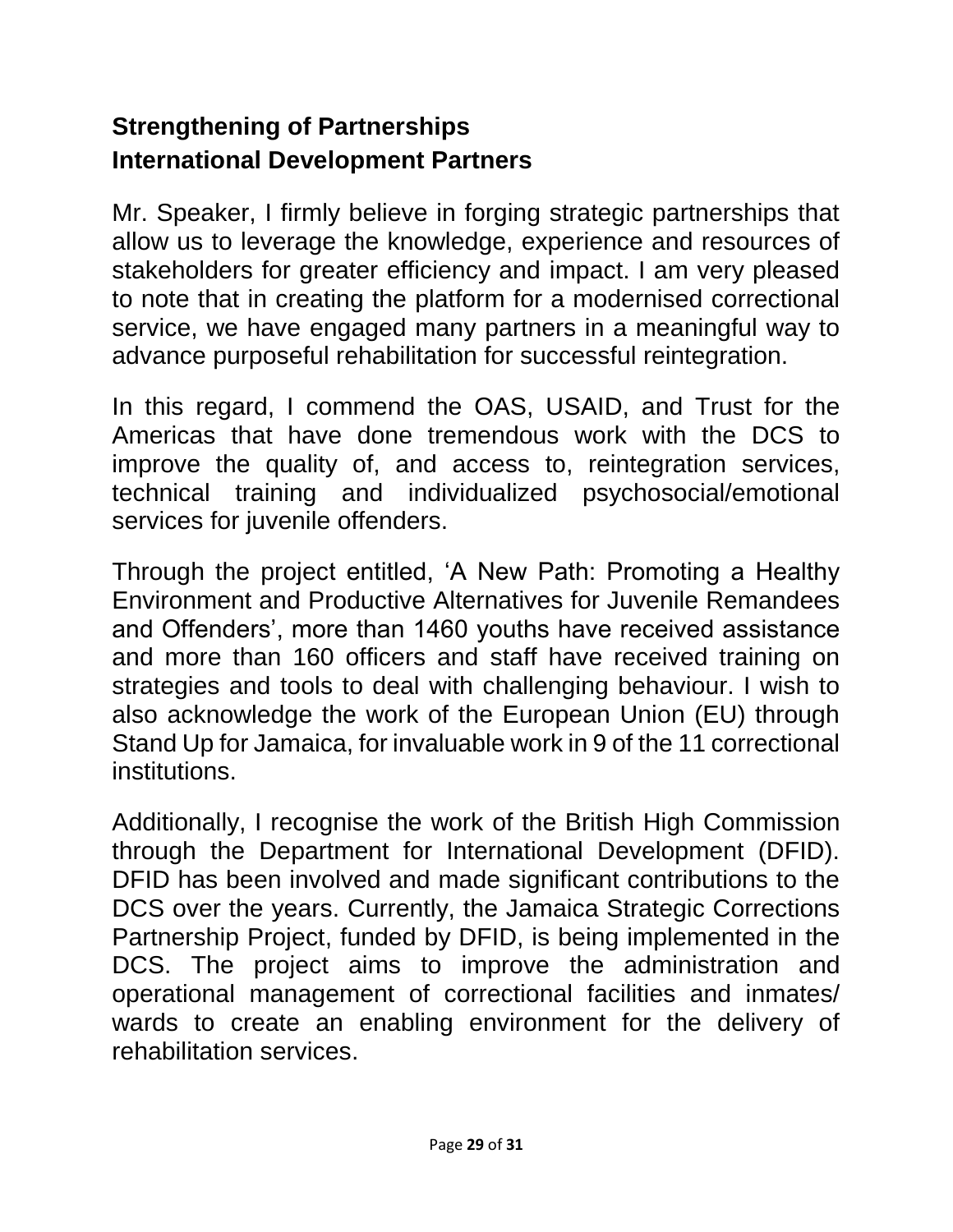### <span id="page-29-0"></span>**Local Partners**

Mr. Speaker,

I wish to express sincere appreciation to the Pastors, counsellors, and many volunteers in our correctional system, who carry in their hearts the burden of redemption for our fellow citizens who are incarcerated and their re-integration in communities and the society at large.

I would like to recognise:

- Food for the Poor
- The Stellar Marris Foundation
- RADA, Coconut Board, 4H Club
- Jamaica Agricultural Society
- HEART Trust/NTA
- The Caribbean Cement Company
- Courtney Walsh Cricket Foundation, and
- The Magnificent Chess Foundation.

We also recognise the involvement of all NGOs, churches, private sector entities and individuals, who work in our correctional facilities.

Mr. Speaker in closing let me just say we aim to be transparent as we carry out the plans I have outlined here. What remains would be a leaner operation that lends itself to greater efficiency and productivity. Through the JCCF and the DCS, people will be given an opportunity to develop important skills that assist them to function as contributing members of society.